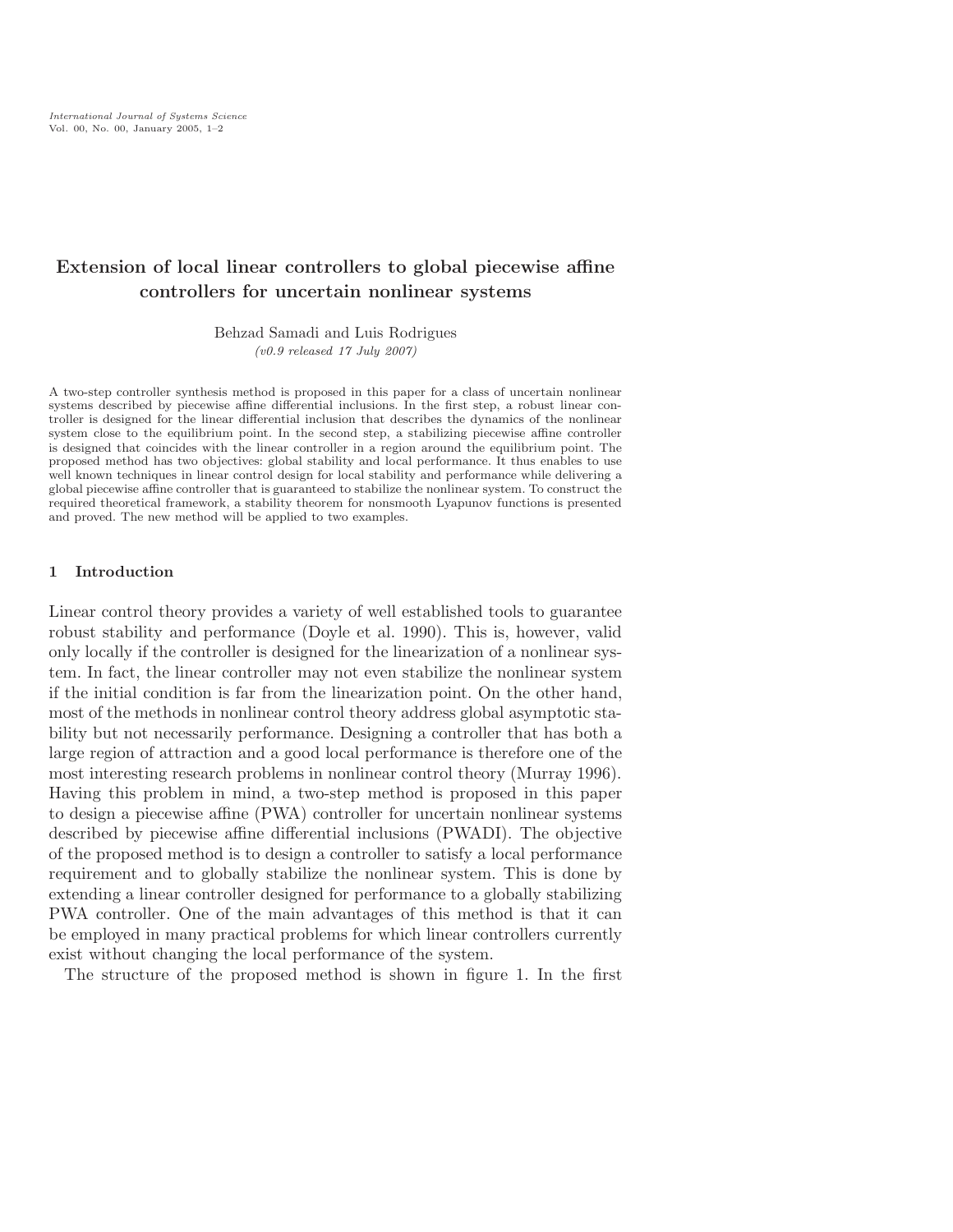step, a robust linear controller is designed for the linear differential inclusion (LDI) that approximates the local behaviour of the nonlinear system in a neighbourhood of the desired operating point. Then, a PWA controller that coincides with the linear controller in a region around the equilibrium point and globally stabilizes the nonlinear system is designed in the second step. Since the design approach is based on finding a piecewise quadratic Lyapunov function, it is only approximate in the sense that there is no guarantee that a Lyapunov function can be found. If one is found, the global stability is achieved. Otherwise, the method is inconclusive. In spite of their approximate nature, Lyapunov-based methods for PWA controller design appear to work well in practice and are widely used in the literature (Hassibi & Boyd 1998, Rantzer & Johansson 2000, Feng 2002, Johansson 2003, Rodrigues & How  $2003a, b$ .



Figure 1. Structure of the proposed PWA controller design method

The literature on stability analysis and feedback control of continuous time PWA systems has concentrated on Lyapunov-based methods (Hassibi & Boyd 1998, Johansson 2003). Analysis of continuous time PWA systems by searching for a Lyapunov function to prove stability, are formulated in Hassibi  $\&$ Boyd (1998) as convex programs involving Linear Matrix Inequalities (LMIs). These mathematical programs can then be solved efficiently using polynomialtime algorithms. It is shown in Rantzer & Johansson (2000) that given a PWA controller, an upper bound and a lower bound to a piecewise quadratic cost function can be obtained by semidefinite programming. Piecewise quadratic Lyapunov functions are demonstrated in the same reference to be a much richer class of Lyapunov function candidates than globally quadratic Lyapunov functions. Stability analysis of smooth nonlinear systems using PWADIs or PWA approximations is also presented in Johansson (2003). Based on the approach in Rantzer & Johansson (2000), it is shown in Feng (2002) that PWA con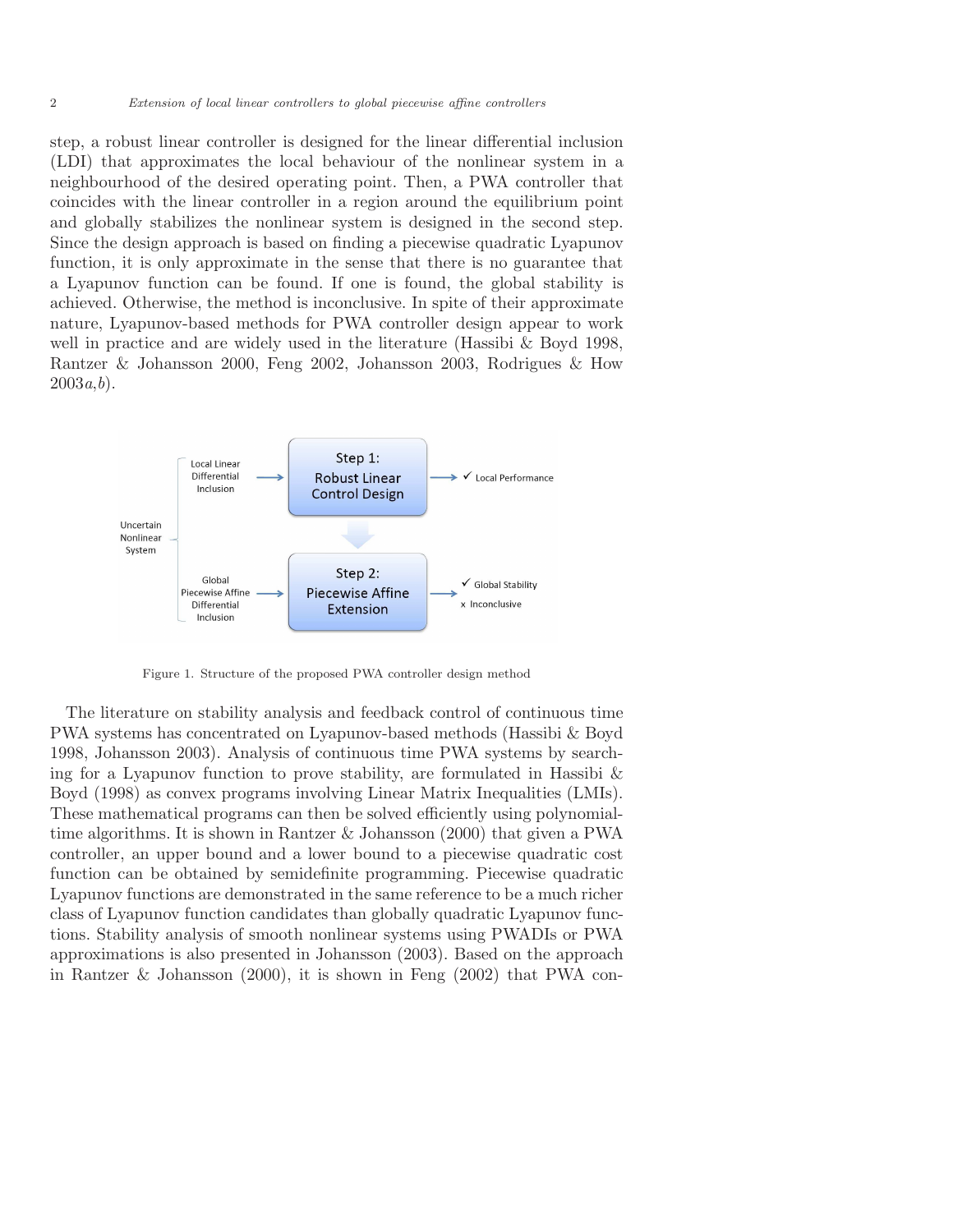troller design for an uncertain PWA system to establish global stability with  $H_{\infty}$  performance of the resulting closed-loop system can be formulated as a set of linear matrix inequalities (LMI). However, it is required that all local subsystems be stable which is a conservative assumption. Rodrigues & How (2003b) extend the stability analysis reported in Hassibi (2000) to obtain a synthesis method for PWA state and output feedback controllers. This reference also shows that other desired features can be included in the design, such as continuity of the control input, boundedness of the control gains and avoidance of attractive sliding modes. This method was later extended in Rodrigues & How  $(2003a)$  to stabilize nonlinear systems that can be approximated by PWADIs.

The main result of this paper is proved in Theorem 5.2. The contribution of this result is to provide the theoretical framework for extending a local linear controller to a global PWA controller based on piecewise quadratic Lyapunov functions. In previous research, Rodrigues  $\&$  How (2003b) have also used piecewise quadratic Lyapunov functions to synthesize PWA controllers. However, the method of Rodrigues & How does not enable one to extend a local linear controller to a global PWA controller. Futhermore, it is assumed in Rodrigues & How  $(2003b)$  that there is one equilibrium point for the dynamic equations of each region. The equilibrium points of all regions are then selected a priori by solving an optimization problem. It is also required that each of the equilibrium points be the extrema of the corresponding sector of any candidate Lyapunov function. By contrast, Theorem 5.2 now shows that it is in fact not necessary to compute those equilibrium points. This has the important advantage of relieving the designer from this tedious and non-intuitive task.

Note that a piecewise quadratic function is not differentiable everywhere and therefore it is a nonsmooth function. Despite this fact, none of the previously existing approaches to PWA controller design have developed a nonsmooth theory nor have they considered using well-developed nonsmooth analysis theory in the literature e.g. Clarke et al. (1998). By contrast, in this paper, we depart from previous approaches to PWA controller design by providing a Lyapunov theorem for nonsmooth Lyapunov functions. The theorem has the advantage of including the standard Lyapunov stability theorem in Khalil (2002) as its special case for  $C<sup>1</sup>$  Lyapunov functions. The proposed PWA controller in this paper has the additional advantage of coinciding locally with a robust linear controller designed using linear control methods. It combines local performance with global stability. One important application of the proposed method can thus be to extend the region of convergence of existing linear controllers for nonlinear systems.

The paper is organized as follows. An illustrative example is employed in section 2 to clarify the need for the proposed method. In section 3, a Lyapunov stability theorem for general nonsmooth Lyapunov functions is proved.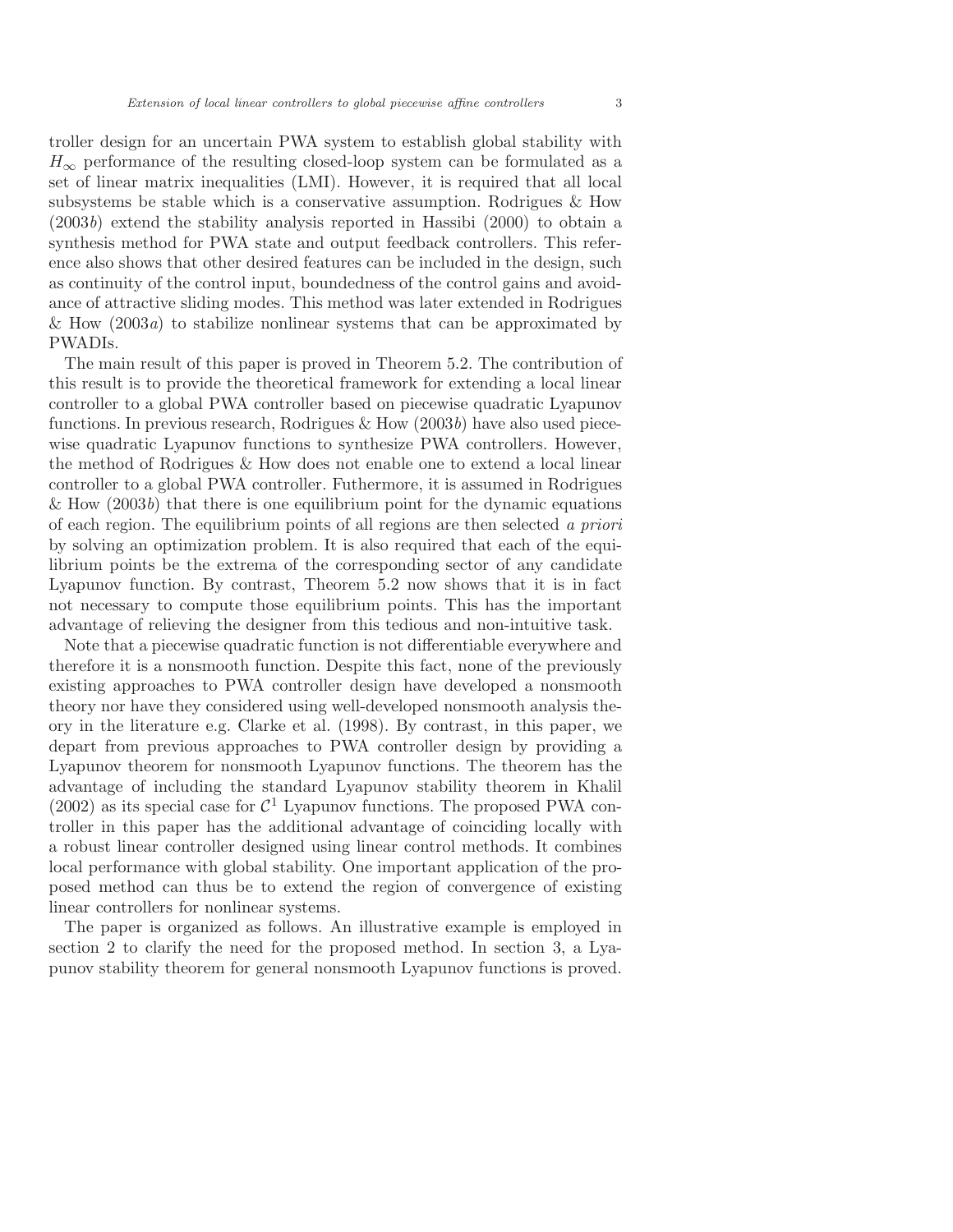4 Extension of local linear controllers to global piecewise affine controllers

Continuous PWADIs are defined and sufficient conditions for monotonicity of piecewise smooth Lyapunov functions for continuous PWADIs are proved in section 4. Section 5 then explains the proposed method which consists of robust linear controller design and its PWA extension. Finally, PWA controllers are designed for two examples in section 6 and conclusions are drawn in section 7.

## 2 Illustrative example

In this section, the following nonlinear system is used to illustrate the design procedure:

$$
\dot{x} = 0.5(1 - x^2) + u \tag{1}
$$

The open loop system has two equilibrium points (figure 2), one at  $x = -1$  (unstable) and the other one at  $x = 1$  (stable). The goal is to design a controller so that for any  $x(0) \in \mathcal{X} = [-4, 4]$ , the trajectory of the system asymptotically converges to  $x^* = 1$ . It is also required that for any  $x(0) \in (0, 2)$ , the following cost function

$$
J = \int_0^\infty (Q(x-1)^2 + Ru^2)dt
$$
 (2)

be minimized where  $Q = 2$  and  $R = 1$ .

To achieve this goal, continuous PWA functions  $\sigma_1(x)$  and  $\sigma_2(x)$  (figure 3) are first defined so that

$$
\dot{x} \in \mathbf{conv}\{\sigma_1(x) + u, \sigma_2(x) + u\} \tag{3}
$$

where conv stands for the closed convex hull (Royden 1988) of a set and  $\sigma_1(x)$ and  $\sigma_2(x)$  are affine in x inside each of the following regions:

$$
\mathcal{R}_1 = (-4, -2), \mathcal{R}_2 = (-2, 0), \mathcal{R}_3 = (0, 2), \mathcal{R}_4 = (2, 4)
$$
 (4)

In  $\mathcal{R}_3$  (where  $x^*$  is located), the dynamics of the system are described by the following LDI,

$$
\dot{x} \in \mathbf{conv}\{-1.6(x-1) + u, -0.4(x-1) + u\} \tag{5}
$$

Defining  $z = x - 1$ , we have

$$
\dot{z} \in \mathbf{conv}\{-1.6z + u, -0.4z + u\} \tag{6}
$$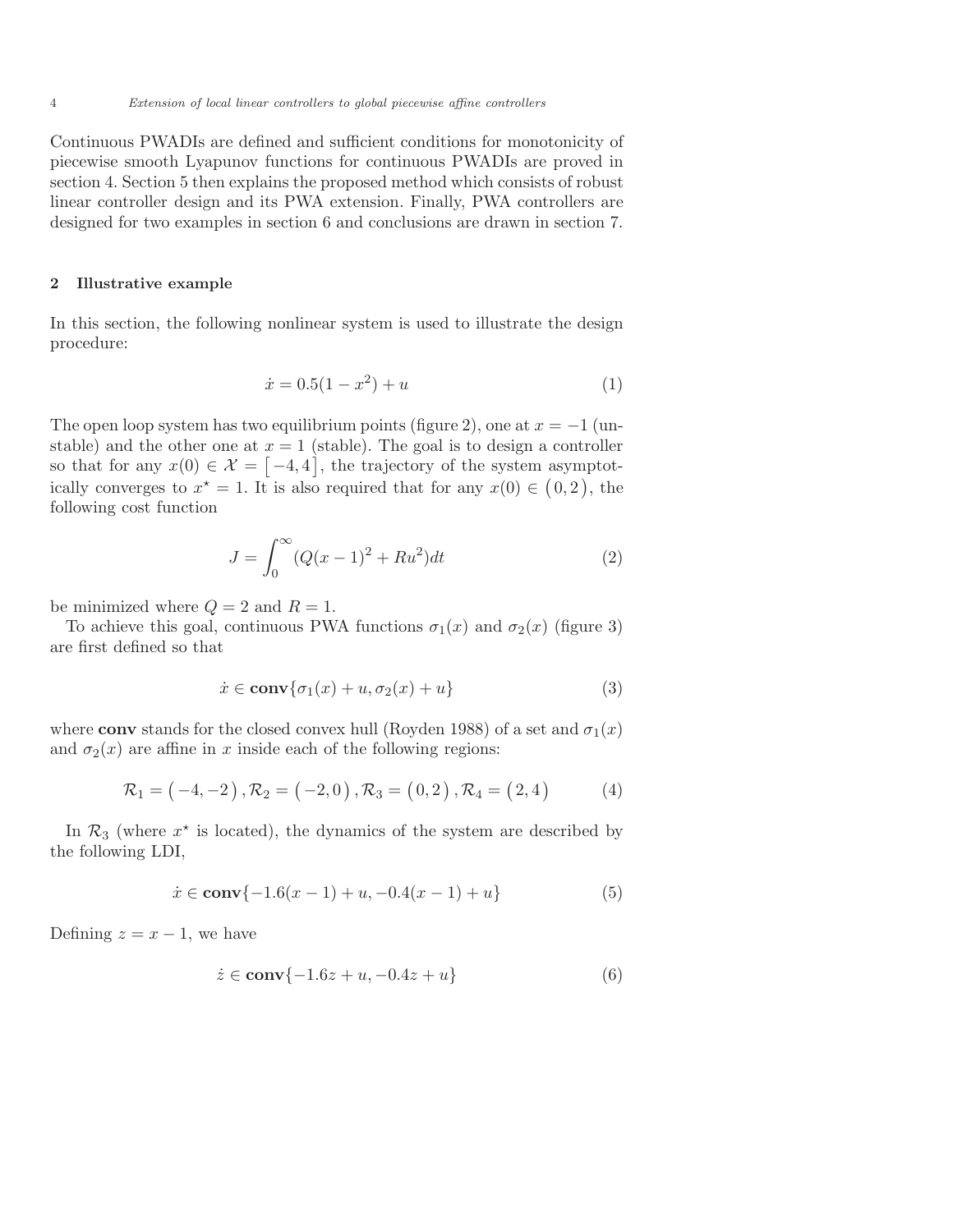

Figure 2. The trajectory of the open loop system.



Figure 3. PWA differential inclusion

An LQR controller can be designed for (6) using the design method for robust linear controllers described in subsection 5.1. The resulting controller for  $\mathcal{R}_3$ is then described by

$$
u = -1.07x + 1.07\tag{7}
$$

Figure 4 shows the trajectory of the nonlinear system in feedback connection with the linear controller. It can be clearly seen that the system still has two equilibrium points. Therefore, although the closed-loop system locally satisfies the required performance measure, it is not globally stable. In the following sections, a method for extending the designed LQR controller to a PWA controller will be presented. It will be shown in section 6 that the resulting PWA controller has the same local performance and is globally stabling.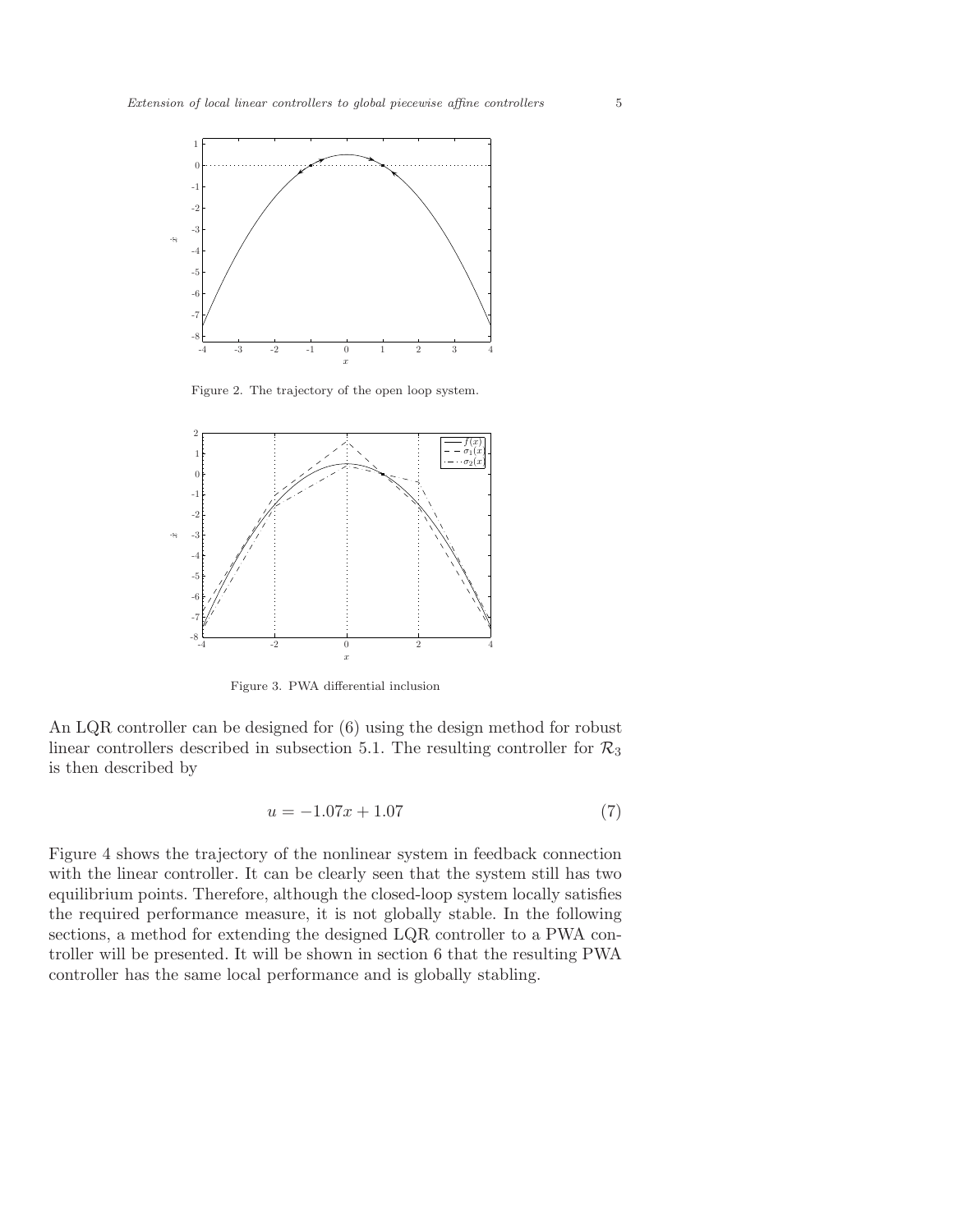

Figure 4. The trajectory of the system with the linear controller.

### 3 Stability analysis based on nonsmooth Lyapunov functions

In this section, a Lyapunov stability theorem is proved for nonsmooth Lyapunov functions. This theorem forms the theoretical framework for using piecewise smooth Lyapunov functions in stability analysis of nonlinear systems. There are other nonsmooth versions of Lyapunov theorems in the literature e.g. Rouche et al. (1977), Sontag (1983), Clarke et al. (1998), Ceragioli (1999). However, certain conditions in these theorems (such as, for example, the conditions on the Dini derivative or the proximal subdifferential of the Lyapunov function) are difficult to check in the case described in this paper. The objective of Theorem 3.1 will thus be to extend the standard Lyapunov stability theorem in Khalil (2002) to nonsmooth Lyapunov functions and to fit the framework needed in this paper. To the best of knowledge, this theorem in this exact form does not appear in the literature.

Consider the following autonomous nonlinear system

$$
\dot{x}(t) = f(x(t))\tag{8}
$$

where  $x(t) \in \mathbb{R}^n$  is the state vector, the initial state is  $x(0) = x_0$  and  $f: \mathcal{X} \to$  $\mathbb{R}^n$  is bounded in  $\mathcal{X} \subset \mathbb{R}^n$ . The following theorem describes sufficient conditions for stability of system (8) in the sense of Lyapunov based on a continuous Lyapunov function that is not necessarily differentiable everywhere. Because of its importance, the theorem is proved here. The proof combines the proof of the standard Lyapunov theorem in Khalil (2002) for stability and the proof of the nonsmooth Lyapunov theorem in Clarke et al. (1998) for asymptotic stability.

THEOREM 3.1 For nonlinear system (8), if  $f(x^*) = 0$  and there exists a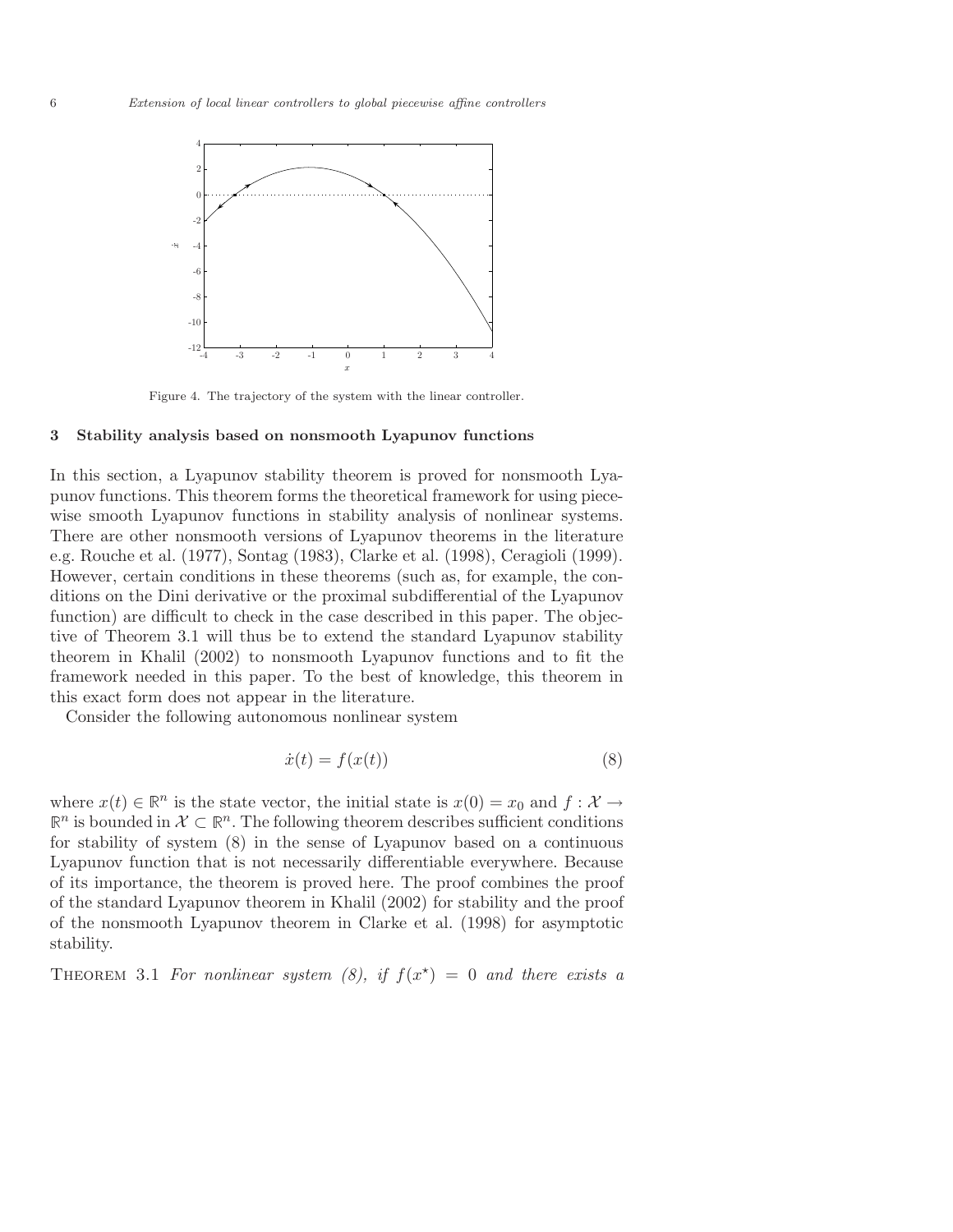continuous function  $V(x)$  such that

$$
V(x^*) = 0\tag{9}
$$

$$
V(x) > 0 \text{ for all } x \neq x^* \text{ in } \mathcal{X}
$$
 (10)

$$
t_1 \le t_2 \Rightarrow V(x(t_1)) \ge V(x(t_2)) \tag{11}
$$

then  $x = x^*$  is a stable equilibrium point. Moreover if there exists a continuous function  $W(x)$  such that

$$
W(x^*) = 0\tag{12}
$$

$$
W(x) > 0 \text{ for all } x \neq x^* \text{ in } \mathcal{X}
$$
\n
$$
(13)
$$

$$
t_1 \le t_2 \Rightarrow V(x(t_1)) \ge V(x(t_2)) + \int_{t_1}^{t_2} W(x(\tau)) d\tau \tag{14}
$$

and

$$
||x|| \to \infty \Rightarrow V(x) \to \infty \tag{15}
$$

then all trajectories in X asymptotically converge to  $x = x^*$ .

*Proof* Since  $f(x^*) = 0$  then  $x = x^*$  is an equilibrium point for system (8). For stability, we want to prove

$$
\forall \varepsilon > 0, \exists \delta(\varepsilon) > 0 \text{ s.t. } \|x_0 - x^\star\| < \delta \Rightarrow \|x(t) - x^\star\| < \varepsilon, \forall t \ge 0 \tag{16}
$$

Following Khalil (2002), we choose  $r \in (0, \varepsilon]$  for a given  $\varepsilon > 0$  such that

$$
\mathcal{B}_r = \{x : ||x - x^*|| \le r\} \subset \mathcal{X}
$$
\n<sup>(17)</sup>

Let  $\alpha = \min_{\|x-x^*\|=r} V(x)$ . Then  $\alpha > 0$  by (10). Take  $\beta \in (0, \alpha)$  and let  $\Omega_{\beta} = \{x \in \mathcal{B}_r | V(x) \leq \beta\}.$  Then  $\Omega_{\beta}$  is in the interior of  $\mathcal{B}_r$  (Figure 5). If  $x_0 \in \Omega_\beta$  then (11) implies that  $x(t) \in \Omega_\beta$  for all  $t \geq 0$ . As  $V(x)$  is continuous and  $V(x^*) = 0$ , there is a  $\delta > 0$  such that  $||x - x^*|| \leq \delta \Rightarrow V(x) < \beta$ . Then

$$
\mathcal{B}_{\delta} = \{x : ||x - x^*|| \le \delta\} \subset \Omega_{\beta} \subset \mathcal{B}_r \tag{18}
$$

and  $x_0 \in \mathcal{B}_\delta \Rightarrow x_0 \in \Omega_\beta \Rightarrow x(t) \in \Omega_\beta \Rightarrow x(t) \in \mathcal{B}_r \Rightarrow x(t) \in \mathcal{B}_\varepsilon$ . Therefore

$$
||x_0 - x^*|| < \delta \Rightarrow ||x(t) - x^*|| < r \le \varepsilon, \forall t \ge 0
$$
\n(19)

This implies that  $x = x^*$  is a stable equilibrium point.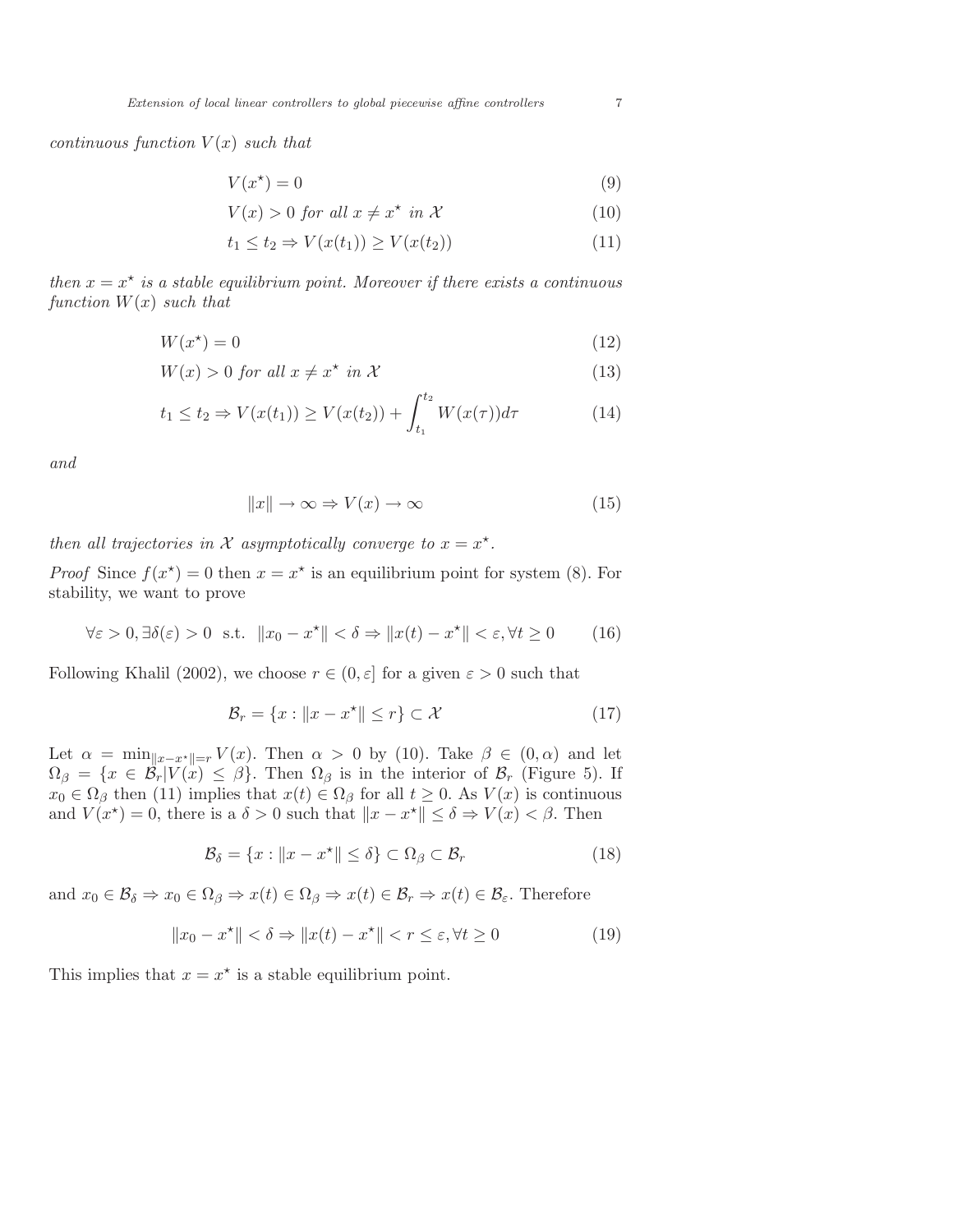

Figure 5. Geometric illustration of sets in the proof of Theorem 3.1.

To prove asymptotic stability, following Clarke et al. (1998), we show that  $x(t)$  converges to  $x^*$  as  $t \to \infty$ . It follows from  $x(0) = x_0$  and (14) that

$$
V(x(t)) + \int_0^t W(x(t))d\tau \le V(x_0)
$$
 (20)

Then (10), (13) and (20) imply that  $V(x(t))$  and  $\int_0^t W(x(t))d\tau$  are bounded. Because  $V(x(t))$  is bounded, it follows from (15) that  $||x(t)||$  is bounded. Since  $f(x)$  is bounded in X,  $\dot{x}(t)$  is bounded and  $x(t)$  satisfies a global Lipschitz condition on  $t \in [0, +\infty)$  with constant L.

Assume that  $x(t)$  fails to converge to  $x^*$ . Then for some  $\varepsilon > 0$  there exists a sequence of points  $t_i$  tending to infinity such that

$$
||x(t_i) - x^*|| \ge \varepsilon, \ i = 1, 2, \dots
$$
\n(21)

Without loss of generality the sequence  $t_i$  can always be chosen such that

$$
|t_{i+1} - t_i| > \frac{\varepsilon}{2L} \tag{22}
$$

Since  $||x(t)||$  is bounded, there exists a  $\lambda > 0$  such that  $||x(t) - x^*|| \leq \lambda$ . Consider

$$
\mathcal{A}_{\left[\frac{\varepsilon}{2},\lambda\right]} = \{x : \frac{\varepsilon}{2} \le ||x - x^{\star}|| \le \lambda\}
$$
\n(23)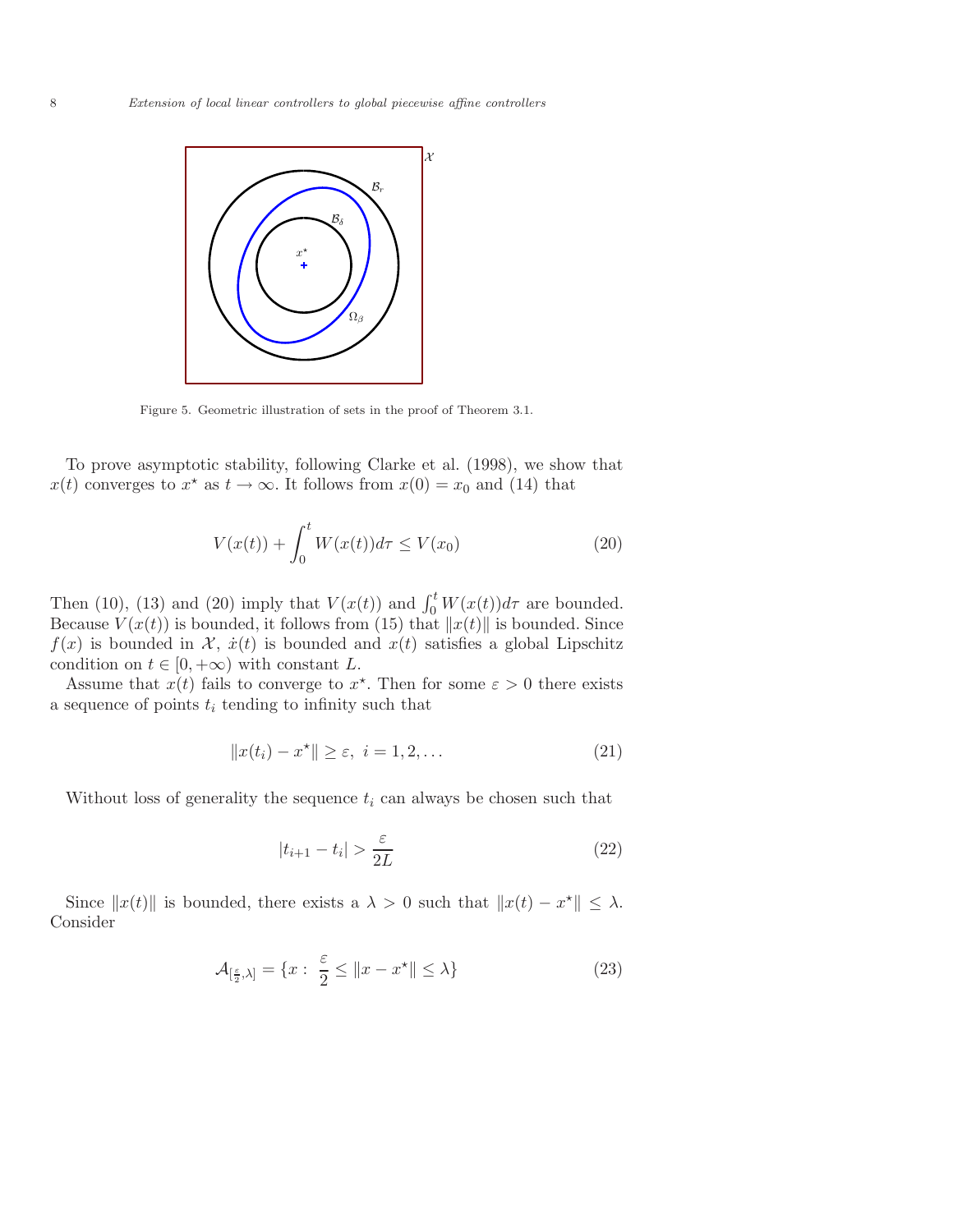$\mathcal{A}_{\left[\frac{\varepsilon}{2},\lambda\right]}$  is not empty since  $\lambda \geq \varepsilon > \frac{\varepsilon}{2}$ . Let  $\eta > 0$  be such that

$$
x \in \mathcal{A}_{\left[\frac{\varepsilon}{2},\lambda\right]} \Rightarrow W(x) \ge \eta \tag{24}
$$

Such  $\eta$  exists because of (13) and the fact that  $\mathcal{A}_{\left[\frac{\varepsilon}{2},\lambda\right]}$  is not empty. Consider t such that  $|t-t_i| < \frac{\varepsilon}{2l}$  $\frac{\varepsilon}{2L}$ . Since  $x(t)$  is globally Lipschitz continuous with constant L, we have

$$
||x(t) - x(t_i)|| < \frac{\varepsilon}{2} \tag{25}
$$

Inequalities (21), (25) and the following triangle inequality

$$
||x(t) - x^*|| \ge ||x(t_i) - x^*|| - ||x(t) - x(t_i)|| \tag{26}
$$

imply  $||x(t) - x^*|| > \frac{\varepsilon}{2}$  $\frac{\varepsilon}{2}$  and consequently  $x(t) \in \mathcal{A}_{\left[\frac{\varepsilon}{2},\lambda\right]}$ . Therefore, from (24)

$$
\int_{t_i - \frac{\varepsilon}{2L}}^{t_i + \frac{\varepsilon}{2L}} W(x(\tau)) d\tau \ge \frac{\eta \varepsilon}{L}
$$
 (27)

and then using (22) and (13)

$$
\int_{t_{i-1}}^{t_{i+1}} W(x(\tau))d\tau > \frac{\eta \varepsilon}{L}
$$
\n(28)

This would imply that  $\int_0^t W(x(t))d\tau$  diverges as  $t \to \infty$ , which is a contradiction with (20) and the conclusion that  $\int_0^t W(x(t))d\tau$  is bounded. This proves that  $x(t)$  converges to  $x^*$  as  $t \to \infty$ .

Theorem 3.1, together with the monotonicity conditions in the following section, will be employed to construct a PWA controller synthesis method in section 5.

## 4 Piecewise affine differential inclusions and monotonicity conditions

In this section, sufficient conditions for monotonicity of nonsmooth functions  $V(x)$  will be provided for the following differential inclusion

$$
\dot{x} \in \mathbf{conv}\{\sigma_1(x), \dots, \sigma_{\mathcal{K}}(x)\}\tag{29}
$$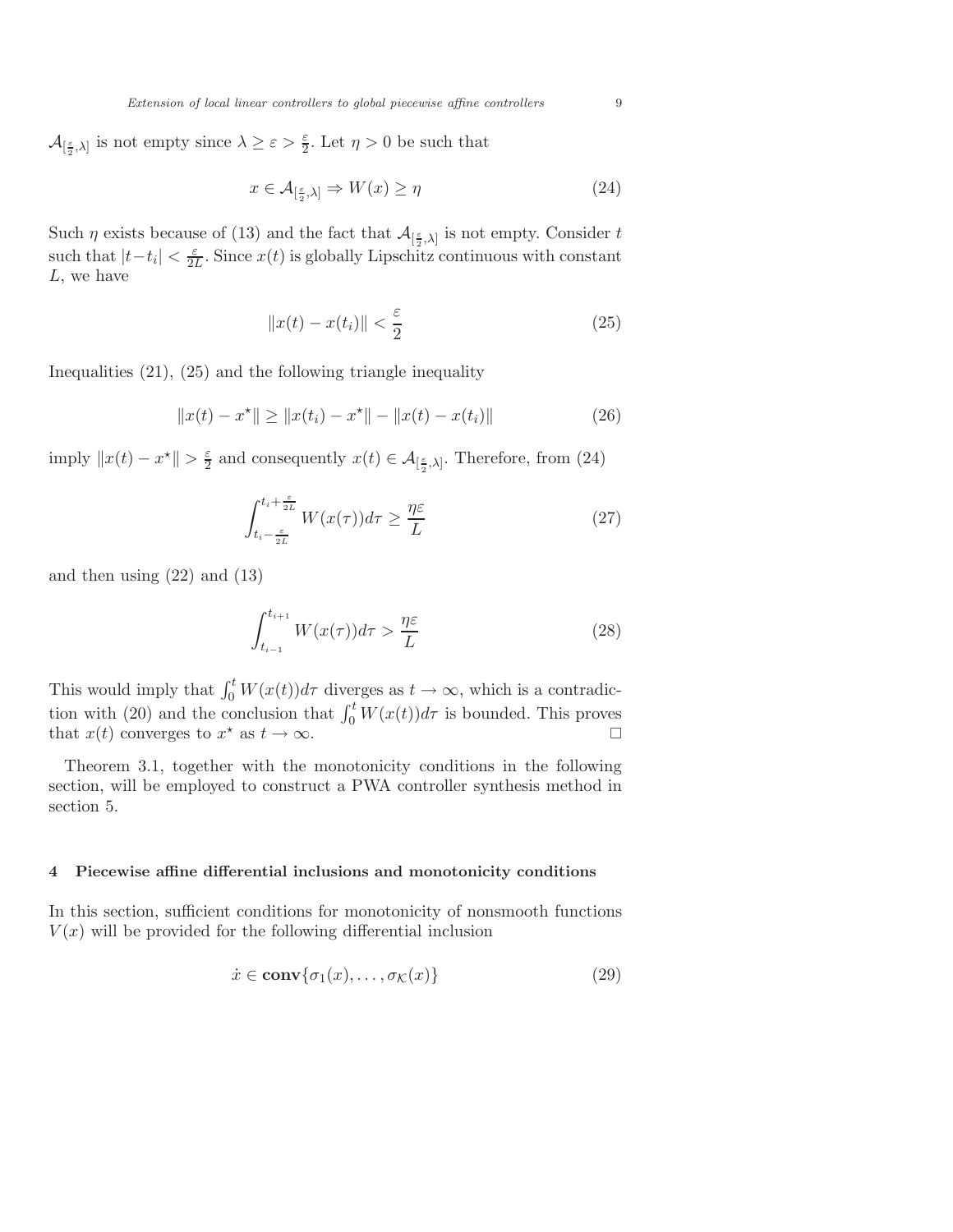where  $x \in \mathcal{X} \subset \mathbb{R}^n$  and  $\sigma_{\kappa}(x)$  for  $\kappa = 1, \ldots, \mathcal{K}$  are PWA functions defined in  $\mathcal X$  as

$$
\sigma_{\kappa}(x) = A_{i\kappa}x + a_{i\kappa}, x \in \overline{\mathcal{R}}_i
$$
\n(30)

where  $A_{i\kappa} \in \mathbb{R}^{n \times n}$ ,  $a_{i\kappa} \in \mathbb{R}^n$  and X is partitioned into polytopic cells  $\mathcal{R}_i$ ,  $i =$  $1,\ldots,M$  such that

$$
\bigcup_{i=1}^{M} \overline{\mathcal{R}}_i = \mathcal{X},
$$
  

$$
\mathcal{R}_i \cap \mathcal{R}_j = \emptyset, i \neq j
$$
 (31)

and  $\mathcal{R}_i$  denotes the closure of  $\mathcal{R}_i$ . It is assumed that  $\sigma_{\kappa}(x)$  for  $\kappa = 1, \ldots, \mathcal{K}$ are continuous functions. Hence for neighbour regions  $\mathcal{R}_i$  and  $\mathcal{R}_j$ 

$$
A_{i\kappa}x + a_{i\kappa} = A_{j\kappa}x + a_{j\kappa}, \ \forall x \in \overline{\mathcal{R}}_i \cap \overline{\mathcal{R}}_j, \ \kappa = 1, \dots, \mathcal{K}
$$
 (32)

In the following, the concept of generalized gradient is introduced. Note that the monotonicity condition on  $V(x)$  can also be described by the Dini derivative (such as it is done in Rouche et al. (1977)). However, in this paper, the theorem of Rademacher (see page 93 in Clarke et al. 1998) is used to define the generalized gradient. This definition enables one to formulate the monotonicity condition for nonsmooth functions as Proposition 4.2. Then, the monotonicity condition for piecewise quadratic functions and PWA differential inclusions can be easily proved (Proposition 4.3).

Definition 4.1 (Clarke et al. 1998) For a locally Lipschitz continuous function  $V : \mathbb{R}^n \to \mathbb{R}$ , the generalized gradient is defined as

$$
\partial_C V(x) = \mathbf{conv} \{ \lim_{i \to +\infty} \nabla V(x_i) : x_i \to x, x_i \notin N \}
$$
 (33)

where  $N$  is the set of measure zero where the gradient of  $V$  does not exist.

PROPOSITION 4.2 (Section 2.4 of Ceragioli 1999) Let  $\mathcal{F}: \mathbb{R}^n \to 2^{\mathbb{R}^n} \setminus \emptyset$  be continuous and let  $V : \mathbb{R}^n \to \mathbb{R}$  be Lipschitz continuous. V is nonincreasing along all solutions of

$$
\dot{x} \in \mathcal{F}(x) \tag{34}
$$

if and only if

$$
\forall x \in \mathbb{R}^n, \forall f \in \mathcal{F}(x), \max\{p.f : p \in \partial_C V(x)\} \le 0 \tag{35}
$$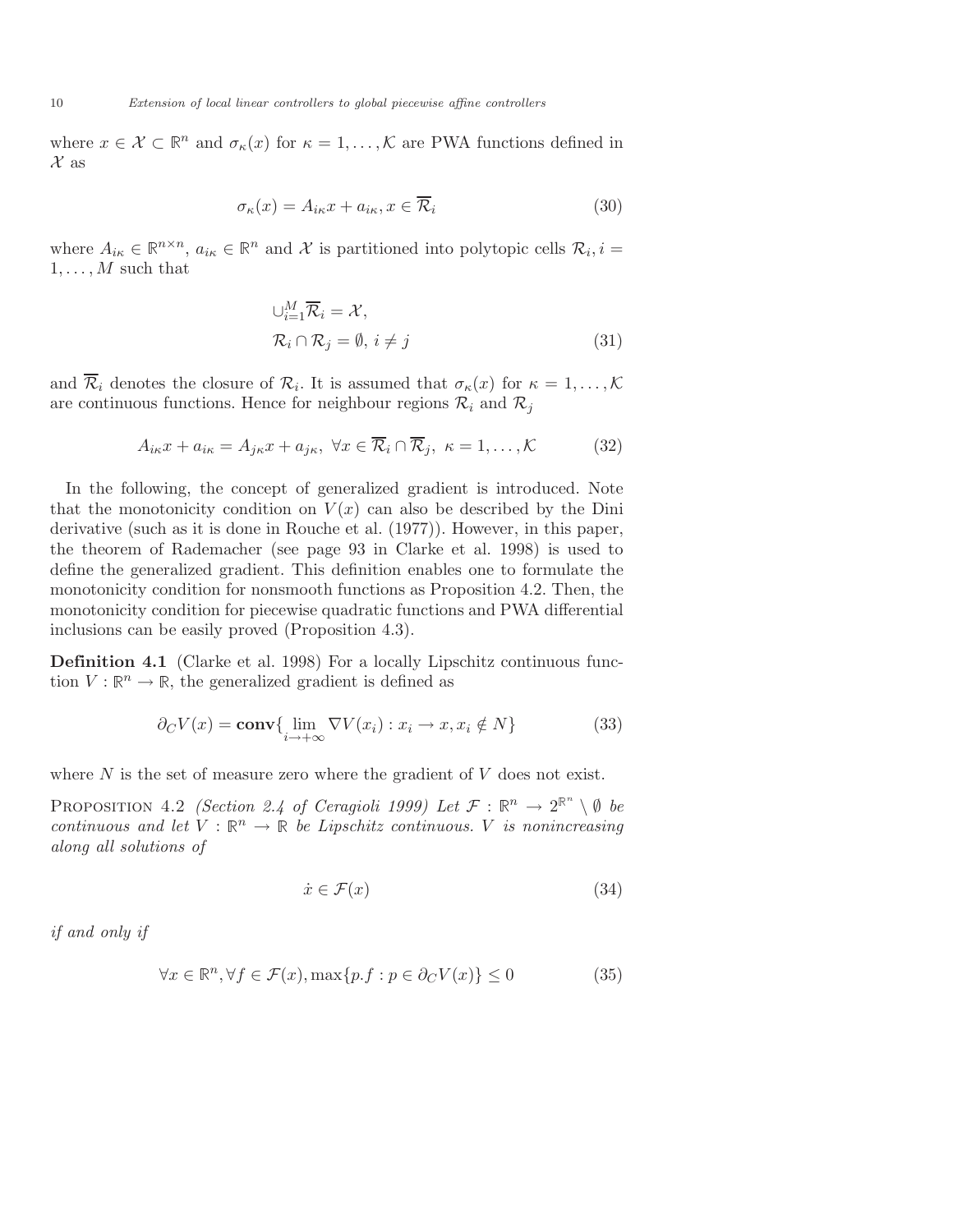where '.' stands for the inner product of two vectors.

The following proposition is a special realization of Proposition 4.2 for the case of PWA differential inclusions and piecewise differentiable functions.

PROPOSITION 4.3 *(Monotonicity of piecewise differentiable functions) Con*sider a Lipschitz continuous function  $V : \mathcal{X} \to \mathbb{R}$  where

$$
V(x) = V_i(x), x \in \overline{\mathcal{R}}_i
$$
\n(36)

and  $V_i(x)$  is a  $\mathcal{C}^1$  function.  $V(x)$  is nonincreasing along all solutions of the differential inclusion (29) if for all  $x \in \mathcal{R}_i$ ,  $i = 1, ..., M$  and  $\kappa = 1, ..., K$ 

$$
\nabla V_i(x) \cdot (A_{i\kappa} x + a_{i\kappa}) \le 0 \tag{37}
$$

*Proof* Let  $x(t)$  be a solution of (29). The proof is divided into two parts. The first part considers the case when  $x(t)$  is inside one of the regions and the second part addresses the case when  $x(t)$  is at the boundary of two or more regions.

• If  $x(t) \in \mathcal{R}_i$  for any  $i \in \{1, \ldots, M\},\$ 

$$
\partial_C V(x) = \{ \nabla V_i(x) \}
$$
\n(38)

and  $\dot{x} \in \mathcal{F}(x)$  where

$$
\mathcal{F}(x) = \mathbf{conv}\{A_{i1}x + a_{i1}, \dots, A_{iK}x + a_{iK}\}\
$$
\n(39)

It follows from (37) that for any f in  $\mathcal{F}(x)$ ,

$$
\nabla V_i(x).f \le 0\tag{40}
$$

This implies that (35) is satisfied in  $\bigcup_{i=1}^{M} \mathcal{R}_i$ .

• If  $x(t) \in \bigcap_{i \in \mathcal{I}(x)} \mathcal{R}_i$  where  $\mathcal{I}(x) = \{i | x \in \mathcal{R}_i\},\$ 

$$
\partial_C V(x) = \mathbf{conv}\{\nabla V_i(x) : i \in \mathcal{I}(x)\}\tag{41}
$$

From (37) and (32), it follows that for all l and j in  $\mathcal{I}(x)$  and  $\kappa = 1, \ldots, \mathcal{K}$ 

$$
\nabla V_l(x) \cdot (A_{j\kappa} x + a_{j\kappa}) = \nabla V_l(x) \cdot (A_{l\kappa} x + a_{l\kappa}) \le 0 \tag{42}
$$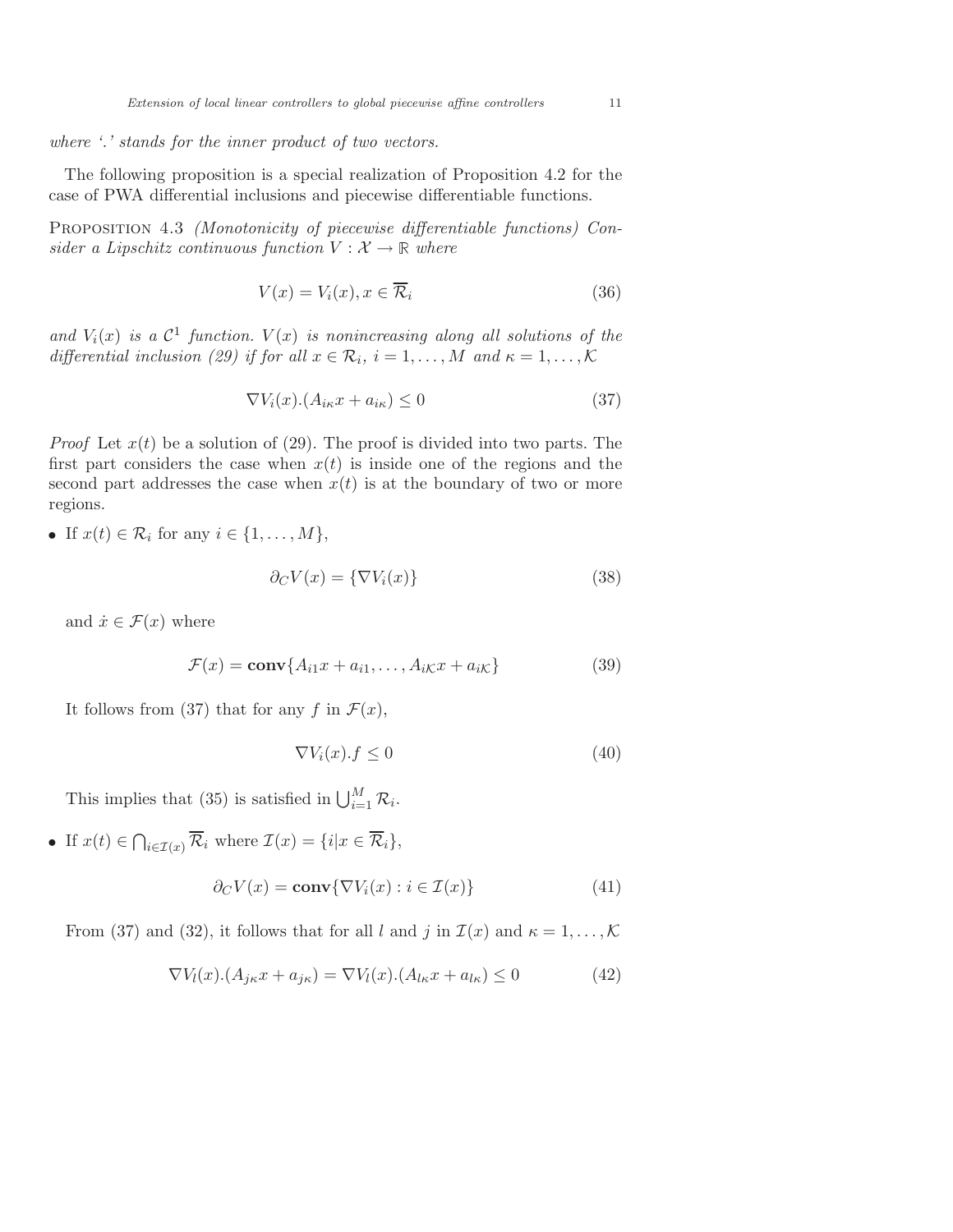12 Extension of local linear controllers to global piecewise affine controllers

and therefore for any f in  $\mathcal{F}(x) = \text{conv}\{\sigma_1(x), \ldots, \sigma_{\mathcal{K}}(x)\}\$ 

$$
\nabla V_i(x).f \le 0, \forall i \in \mathcal{I}(x) \tag{43}
$$

Expressions (43) and (41) imply that

$$
p.f \le 0, \forall p \in \partial_C V(x), \forall f \in \mathcal{F}(x) \tag{44}
$$

Hence, (35) is satisfied in  $\bigcap_{i\in\mathcal{I}(x)}\mathcal{R}_i$ 

In conclusion, (35) is satisfied in  $\bigcup_{i=1}^{M} \overline{\mathcal{R}}_i = \mathcal{X}$  and by Proposition 4.2,  $V(x)$ is nonincreasing along the solutions of (29) in  $\mathcal{X}$ .

The importance of Proposition 4.3 lies in the fact that to check the monotonicity of  $V(x)$ , it is enough to check each quadratic piece  $V_i(x)$  with the vector fields of all the subsystems in the same region. There is therefore no need to check it with the vector fields of the neighbour regions. Proposition 4.3 will be used in the proof of Theorem 5.2.

#### 5 Extension of a Linear Controller to a PWA Controller

This section proposes a method to extend a local linear controller to a global PWA controller. The method consists of two steps. In the first step, a robust linear controller will be designed for the nonlinear system. In this step, the designer can benefit from well established methods for designing robust linear controllers to make the nonlinear system locally stable and to satisfy a performance requirement in a neighbourhood of the desired equilibrium point. In the second step, the objective is to design a PWA controller that coincides with the linear controller in the neighbourhood of the equilibrium point and guarantees global stability of the nonlinear closed-loop system.

Consider the following nonlinear system

$$
\dot{x} = f(x) + g(x)u\tag{45}
$$

where  $x \in \mathcal{X} \subset \mathbb{R}^n$  and  $u \in \mathbb{R}^m$ . Let

$$
\dot{x} \in \mathbf{conv}\{\sigma_1(x, u), \dots, \sigma_K(x, u)\}\tag{46}
$$

where  $\sigma_{\kappa}(x, u)$  is defined as

$$
\sigma_{\kappa}(x, u) = A_{i\kappa}x + a_{i\kappa} + B_{i\kappa}u, x \in \overline{\mathcal{R}}_i,
$$
\n(47)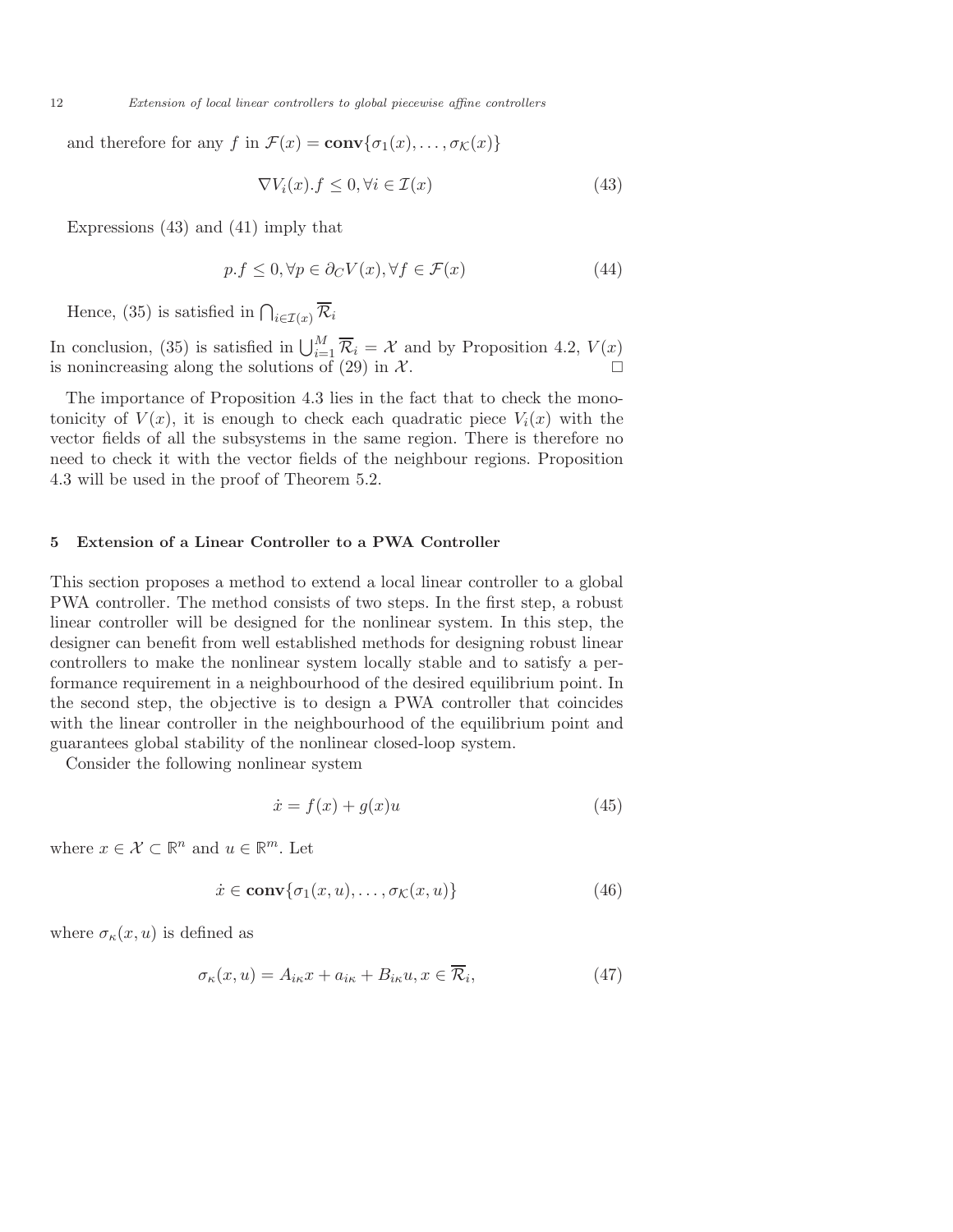with  $A_{i\kappa} \in \mathbb{R}^{n \times n}$ ,  $a_{i\kappa} \in \mathbb{R}^n$ ,  $B_{i\kappa} \in \mathbb{R}^{n \times m}$  for  $i = 1, ..., M$ . Polytopic regions  $\mathcal{R}_i$  are constructed as the intersection of a finite number of half spaces

$$
\mathcal{R}_i = \{x : E_i x + e_i \succ 0\}, \text{ for } i = 1, ..., M
$$
 (48)

where  $E_i \in \mathbb{R}^{p_i \times n}$ ,  $e_i \in \mathbb{R}^{p_i}$  and  $\succ$  represents an elementwise inequality.

The objective is to stabilize system (45) to  $x = x^*$  while satisfying a performance requirement for  $x$  close to  $x^*$ . The two steps of the proposed method will be presented in the following subsections.

#### 5.1 Step 1: Robust linear controller design

The first step is to design a robust linear controller for the LDI describing local behaviour of the nonlinear system. Consider a region  $\mathcal{R}_{i^*}$  such that

$$
x^\star \in \overline{\mathcal{R}}_{i^\star}
$$

The dynamics of system (45) in this region can be described by the following LDI.

$$
\dot{x} \in \mathbf{conv}\{A_{i^*\kappa}x + a_{i^*\kappa} + B_{i^*\kappa}u : \ \kappa = 1, \dots, \mathcal{K}\}\tag{49}
$$

Changing variables to  $z = x - x^*$  and assuming  $u = K_{i^*}x + k_{i^*}$  yields

$$
\dot{z} \in \mathbf{conv}\{(A_{i^*\kappa} + B_{i^*\kappa}K_{i^*})(z + x^*) + a_{i^*\kappa} + B_{i^*\kappa}k_{i^*} : \ \kappa = 1,\ldots,\mathcal{K}\} \tag{50}
$$

To make  $z = 0$  an equilibrium of the system, the following condition must be satisfied.

$$
(A_{i^*\kappa} + B_{i^*\kappa} K_{i^*\kappa})x^* + a_{i^*\kappa} + B_{i\kappa} k_{i^*\kappa} = 0, \ \kappa = 1, \dots, \mathcal{K}
$$
 (51)

The closed-loop dynamics of the system can then be written as

$$
\dot{z} \in \mathbf{conv}\{(A_{i^{\star}\kappa} + B_{i^{\star}\kappa}K_{i^{\star}\kappa})z : \ \kappa = 1, \dots, \mathcal{K}\}\
$$
 (52)

The matrix gain  $K_{i^*}$  can be designed using robust linear control methodologies to satisfy desired design objectives. The affine term of the controller  $k_{i^*}$  is then computed as the solution of equation (51). The choice of the required performance measure depends on the application. In this work, a robust LQR is designed for the LDI (49). The following result is taken from Jadbabaie (1997).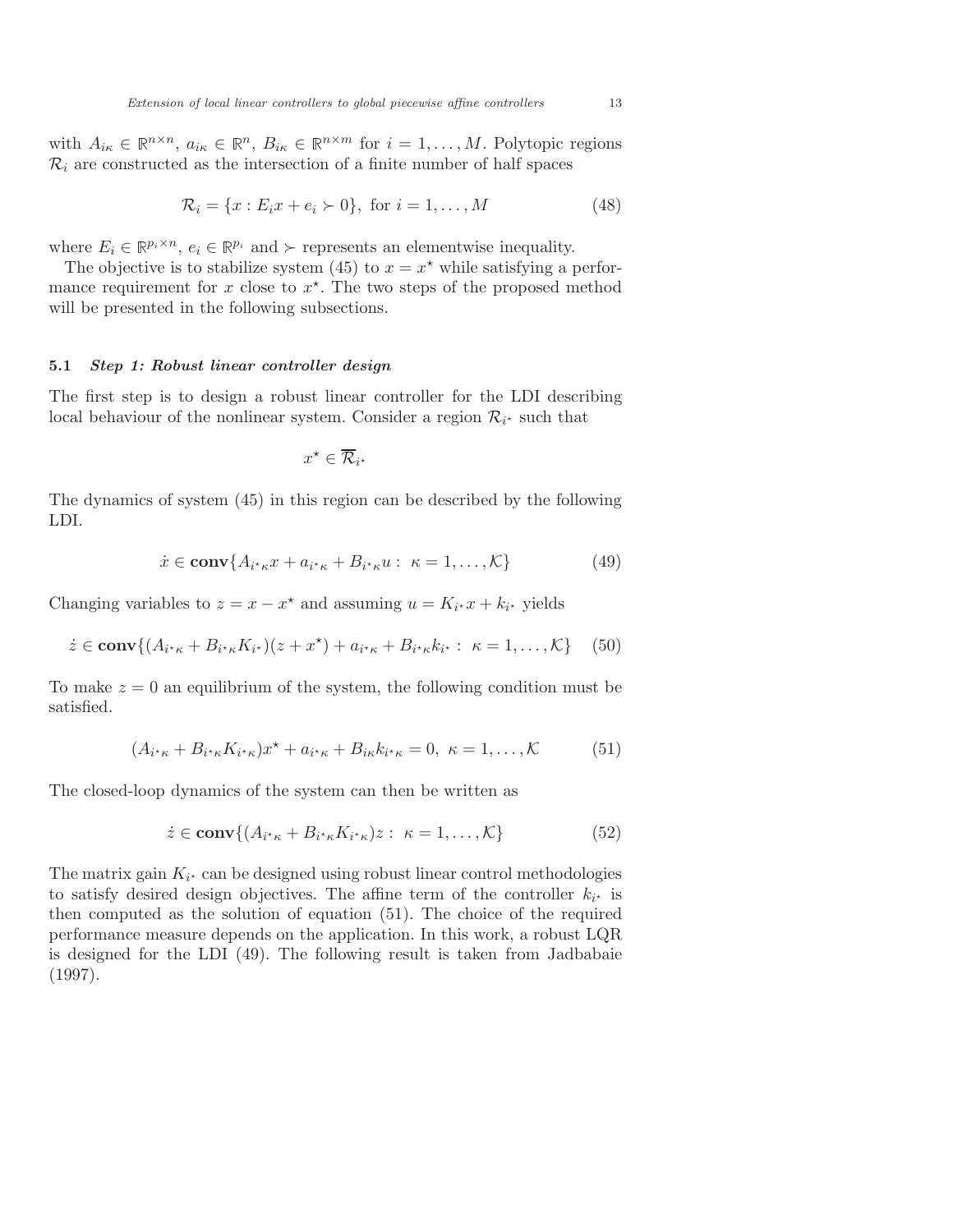Theorem 5.1 (Jadbabaie 1997) Consider the cost function

$$
J = \int_0^\infty (z^T Q z + u^T R u) dt
$$
\n(53)

where  $Q \geq 0$  and  $R > 0$  for the following LDI

$$
\dot{z} \in \mathbf{conv}\{A_{\kappa}z + B_{\kappa}u : \kappa = 1, \dots, \mathcal{K}\}\tag{54}
$$

where  $z \in \mathbb{R}^n$  and  $u \in \mathbb{R}^m$ . If there exist S and Y so that

$$
S > 0 \tag{55}
$$

$$
\begin{bmatrix} SA_{\kappa}^T + A_{\kappa} S + Y^T B_{\kappa}^T + B_{\kappa} Y & S Q^{1/2} & Y^T R^{1/2} \\ Q^{1/2} S & -I_n & 0 \\ R^{1/2} Y & 0 & -I_m \end{bmatrix} < 0
$$
 (56)

for  $\kappa = 1, ..., K$ , then for  $u = Kz$  where  $K = YS^{-1}$ , we have

$$
J < z(0)^T S^{-1} z(0) \tag{57}
$$

 $\Box$ 

To avoid the dependency of the upper bound of the cost function on initial conditions of the system, it is proposed in Jadbabaie (1997) to assume that the initial condition is a random vector with zero mean and identity covariance, i.e.,

$$
\mathbb{E}\{z(0)\} = 0
$$
  

$$
\mathbb{E}\{z(0)z(0)^{T}\} = I
$$
 (58)

It is shown in Jadbabaie (1997) that  $tr(S^{-1})$  (tr stands for trace of a matrix) is an upper bound on  $\mathbb{E}\lbrace J \rbrace$ . Therefore it is proposed in the same reference to solve the following optimization problem to minimize the upper bound on the cost function.

$$
\max \mathbf{tr}(S)
$$
\nsubject to (55) and (56)

\n(59)

This optimization problem can be solved using SeDuMi Strum (2001) and Yalmip Löfberg (2004) to compute the controller gain  $K_{i^*}$ . The affine term  $k_{i^*}$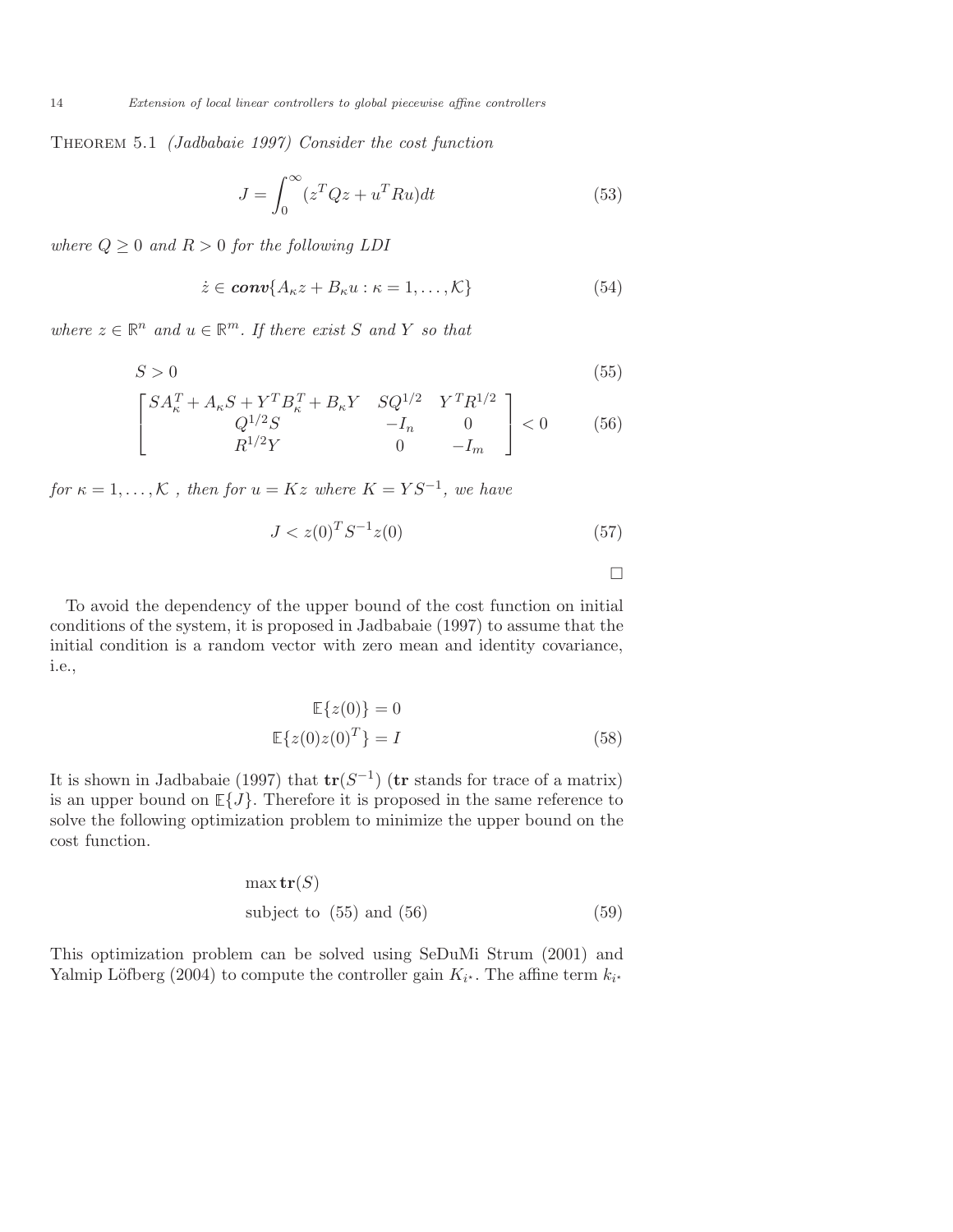can then be computed by solving (51). The controller in region  $\mathcal{R}_{i^*}$  can then be written as

$$
u = \bar{K}_{i^*}\bar{x}, \text{ where } \bar{K}_{i^*} = [K_{i^*} \; k_{i^*}] \text{ and } \bar{x} = \begin{bmatrix} x \\ 1 \end{bmatrix}
$$
 (60)

The next step is to find a PWA controller that coincides with the linear controller (60) in  $\mathcal{R}_{i^*}$  and guarantees the stability of the closed-loop system in  $\mathcal{X}.$ 

#### 5.2 Step 2: Piecewise-affine state feedback design

The second step is to extend the robust linear controller to a PWA state feedback controller for the following differential inclusion that describes the global behaviour of the nonlinear system.

$$
\dot{x} \in \mathbf{conv}\{\sigma_1(x, u), \dots, \sigma_{\mathcal{K}}(x, u)\}\tag{61}
$$

where the  $\sigma_{\kappa}(x, u)$  for  $\kappa = 1, \ldots, \mathcal{K}$  are defined in (47). Considering the regions defined in (48), each region  $\mathcal{R}_i$  can be outer approximated by a (possibly degenerate) quadratic curve  $\varepsilon_i$ 

$$
\mathcal{R}_i \subseteq \varepsilon_i = \{ x : \bar{x}^T \bar{E}_i^T \bar{\Lambda}_i \bar{E}_i \bar{x} > 0 \}
$$
\n
$$
(62)
$$

where  $\bar{\Lambda}_i \in \mathbb{R}^{(p_i+1)\times (p_i+1)}$  is a matrix with nonnegative entries and

$$
\bar{E}_i = \begin{bmatrix} E_i & e_i \\ 0 & 1 \end{bmatrix} \tag{63}
$$

A parametric description of the boundaries between two regions  $\mathcal{R}_i$  and  $\mathcal{R}_j$ where  $\overline{\mathcal{R}_i} \cap \overline{\mathcal{R}}_j \neq \emptyset$  can also be obtained as (see Hassibi & Boyd (1998) and Rodrigues  $&$  How  $(2003b)$  for more details)

$$
\overline{\mathcal{R}_i} \cap \overline{\mathcal{R}}_j \subseteq \{x : x = F_{ij}s + f_{ij}, s \in \mathbb{R}^{n-1}\}\tag{64}
$$

To stabilize the equilibrium point  $x^*$  of the nonlinear system (45) a PWA control input of the following form is considered

$$
u = K_i x + k_i = \bar{K}_i \bar{x}, \text{ for } x \in \mathcal{R}_i
$$
 (65)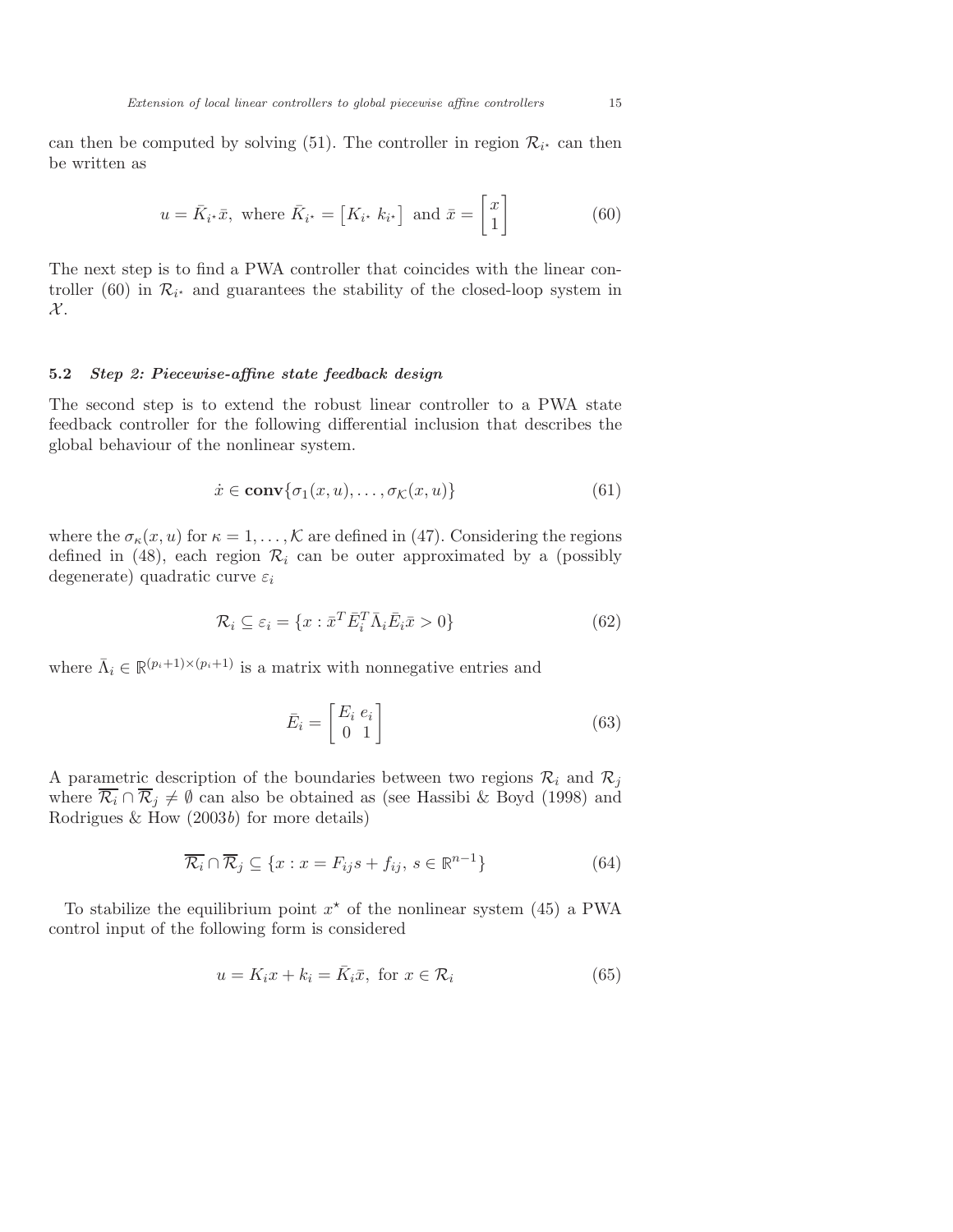16 Extension of local linear controllers to global piecewise affine controllers

where

$$
\bar{K}_i = [K_i \ k_i] \tag{66}
$$

Consider the piecewise quadratic candidate Lyapunov function continuous at the boundaries and defined in  $\mathcal X$  by the expression

$$
V(x) = \bar{x}^T \bar{P}_i \bar{x}, \text{ for } x \in \overline{\mathcal{R}}_i
$$
 (67)

where  $\bar{P}_i = \bar{P}_i^T \in \mathbb{R}^{(n+1)\times(n+1)}$  and

$$
\bar{P}_i = \begin{bmatrix} P_i & q_i \\ q_i^T & r_i \end{bmatrix} \tag{68}
$$

with  $P_i \in \mathbb{R}^{n \times n}$ ,  $q_i \in \mathbb{R}^n$  and  $r_i \in \mathbb{R}$ . To simplify the notation, define

$$
\bar{A}_{ik} = \begin{bmatrix} A_{ik} & a_{ik} \\ 0 & 1 \end{bmatrix}, \bar{B}_{ik} = \begin{bmatrix} B_{ik} \\ 0 \end{bmatrix}, \bar{F}_{ij} = \begin{bmatrix} F_{ij} & f_{ij} \\ 0 & 1 \end{bmatrix},
$$
\n
$$
\bar{I} = \begin{bmatrix} I & -x^{\star} \\ -x^{\star T} & x^{\star T}x^{\star} \end{bmatrix}, \bar{x}^{\star} = \begin{bmatrix} x^{\star} \\ 1 \end{bmatrix}
$$
\n(69)

The following theorem describes sufficient conditions for the existence of a continuous piecewise quadratic Lyapunov function of the form (67) and a PWA controller of the form (65) that coincides with the robust linear controller in the region where  $x^*$  lies and guarantees global stability.

THEOREM 5.2 Let there exist matrices  $\bar{P}_i = \bar{P}_i^T$  defined in (68),  $\bar{K}_i$  defined in (66),  $Z_i$ ,  $\bar{Z}_i$ ,  $\Lambda_{i\kappa}$  and  $\bar{\Lambda}_{i\kappa}$  that verify the following conditions for all  $i =$  $1, \ldots, M, \kappa = 1, \ldots, K$  and for a given decay rate  $\alpha > 0$ , desired equilibrium point  $x^*$ , linear controller gain  $\overline{K}_{i^*}$  defined in (60) and  $\epsilon > 0$ 

• Conditions on the PWA controller:

$$
\bar{K}_i = \bar{K}_{i^*}, \ \text{if } x^* \in \overline{\mathcal{R}}_i \tag{70}
$$

$$
(\bar{A}_{i\kappa} + \bar{B}_{\kappa}\bar{K}_i)\bar{x}^* = 0, \ \text{if } x^* \in \overline{\mathcal{R}}_i \tag{71}
$$

$$
(\bar{A}_{i\kappa} + \bar{B}_{i\kappa}\bar{K}_i)\bar{F}_{ij} = (\bar{A}_{j\kappa} + \bar{B}_{j\kappa}\bar{K}_j)\bar{F}_{ij}, \text{ if } \bar{\mathcal{R}}_i \cap \bar{\mathcal{R}}_j \neq \emptyset \tag{72}
$$

• Continuity of the Lyapunov function:

$$
\bar{F}_{ij}^T(\bar{P}_i - \bar{P}_j)\bar{F}_{ij} = 0, \text{ if } \bar{\mathcal{R}}_i \bigcap \bar{\mathcal{R}}_j \neq \emptyset \tag{73}
$$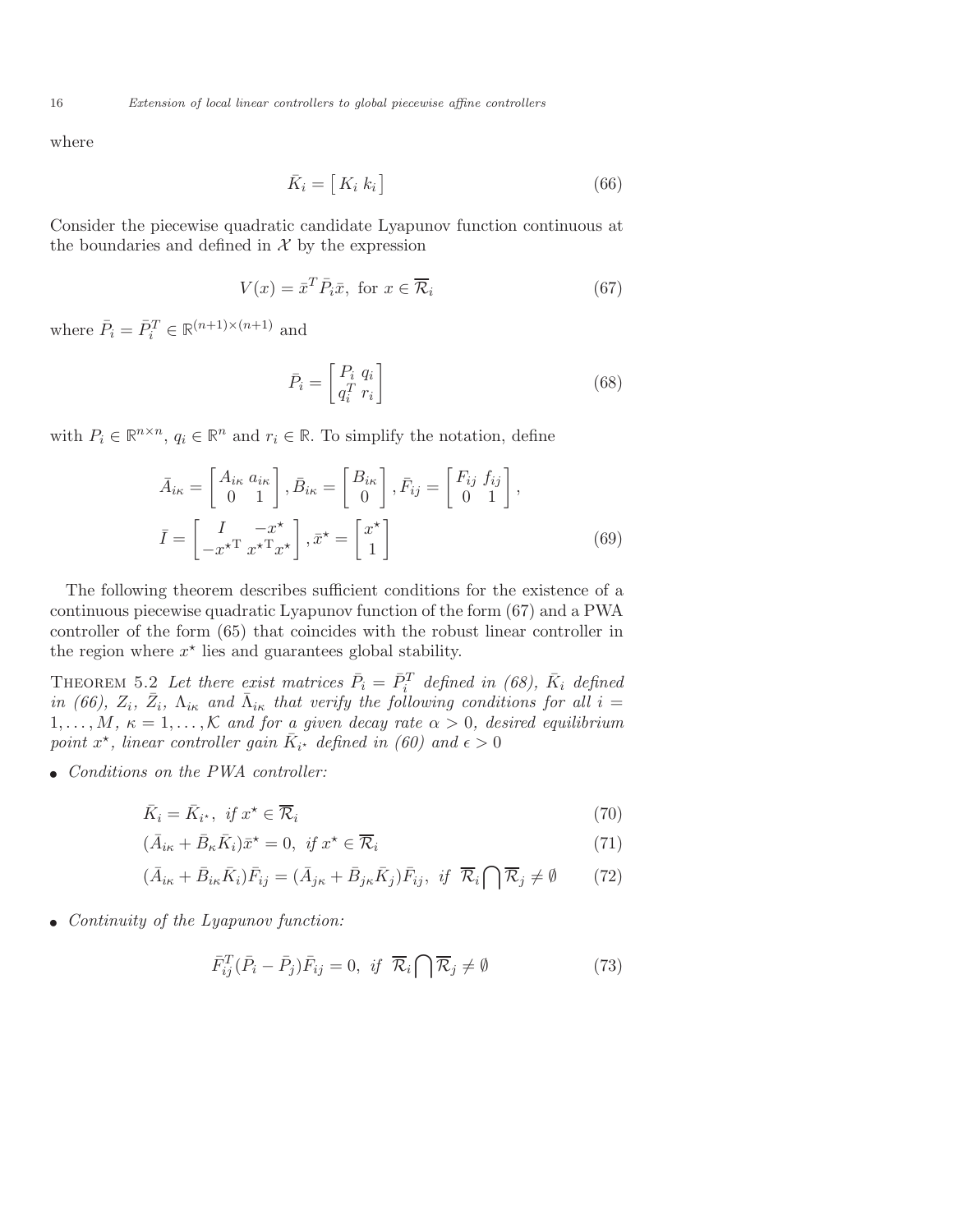• Positive definiteness of the Lyapunov function:

$$
\bar{P}_i \bar{x}^* = 0, \text{ if } x^* \in \overline{\mathcal{R}}_i \tag{74}
$$

$$
P_i > \epsilon I, \text{ if } x^* \in \overline{\mathcal{R}}_i, E_i x^* + e_i \neq 0 \tag{75}
$$

$$
\begin{cases} Z_i \in \mathbb{R}^{n \times n}, Z_i \succeq 0 \\ P_i - E_i^T Z_i E_i > \epsilon I \end{cases}, if x^* \in \overline{\mathcal{R}}_i, E_i x^* + e_i = 0 \tag{76}
$$

$$
\begin{cases} \bar{Z}_i \in \mathbb{R}^{(n+1)\times(n+1)}, \bar{Z}_i \succeq 0 \\ \bar{P}_i - \bar{E}_i^T Z_i \bar{E}_i > \epsilon \bar{I} \end{cases}, if x^* \notin \overline{\mathcal{R}}_i \tag{77}
$$

• Monotonicity of the Lyapunov function:

for *i* such that 
$$
x^* \in \overline{\mathcal{R}}_i
$$
,  $E_i x^* + e_i \neq 0$ ,  
\n $P_i(A_{i\kappa} + B_{i\kappa} K_i) + (A_{i\kappa} + B_{i\kappa} K_i)^T P_i < -\alpha P_i$  (78)

for *i* such that 
$$
x^* \in \overline{\mathcal{R}}_i
$$
,  $E_i x^* + e_i = 0$ ,  
\n
$$
\begin{cases}\n\Lambda_{i\kappa} \in \mathbb{R}^{n \times n}, \ \Lambda_{i\kappa} \succeq 0 \\
P_i(A_{i\kappa} + B_{i\kappa} K_i) + (A_{i\kappa} + B_{i\kappa} K_i)^T P_i + E_i^T \Lambda_{i\kappa} E_i < -\alpha P_i\n\end{cases}
$$
\n
$$
(79)
$$

for *i* such that 
$$
x^* \notin \overline{\mathcal{R}}_i
$$
,  
\n
$$
\begin{cases}\n\bar{\Lambda}_{i\kappa} \in \mathbb{R}^{(n+1)\times(n+1)}, \ \bar{\Lambda}_{i\kappa} \succeq 0 \\
\bar{P}_i(\bar{A}_{i\kappa} + \bar{B}_{i\kappa}\bar{K}_i) + (\bar{A}_{i\kappa} + \bar{B}_{i\kappa}\bar{K}_i)^T \bar{P}_i + \bar{E}_i^T \bar{\Lambda}_{i\kappa} \bar{E}_i < -\alpha \bar{P}_i\n\end{cases}
$$
\n(80)

Then for the following nonlinear system

$$
\dot{x} = f(x) + g(x)u \text{ with } u = \bar{K}_i \bar{x} \text{ for } x \in \mathcal{R}_i,
$$
\n(81)

all trajectories in X asymptotically converge to  $x = x^*$ .

Proof The conditions on the PWA controller guarantee that it is an extension of the linear controller. The proof starts by analyzing each of these conditions in detail:

- (i) Condition (70) makes the PWA controller coincide with the linear controller  $u = \overline{K}_{i^*}\overline{x}$  in the region(s) where  $x^*$  is located.
- (ii) Condition (71) implies that  $\sigma_{\kappa}(x^*, \bar{K}_i, \bar{x}^*) = 0$  for  $\kappa = 1, \ldots, \mathcal{K}$ . It follows from this and (46) that  $\dot{x} = 0$  at  $x = x^*$  for the nonlinear system (81). Therefore  $x^*$  is an equilibrium point for (81) with  $u = \overline{K}_i \overline{x}$  for  $x \in \mathcal{R}_i$ .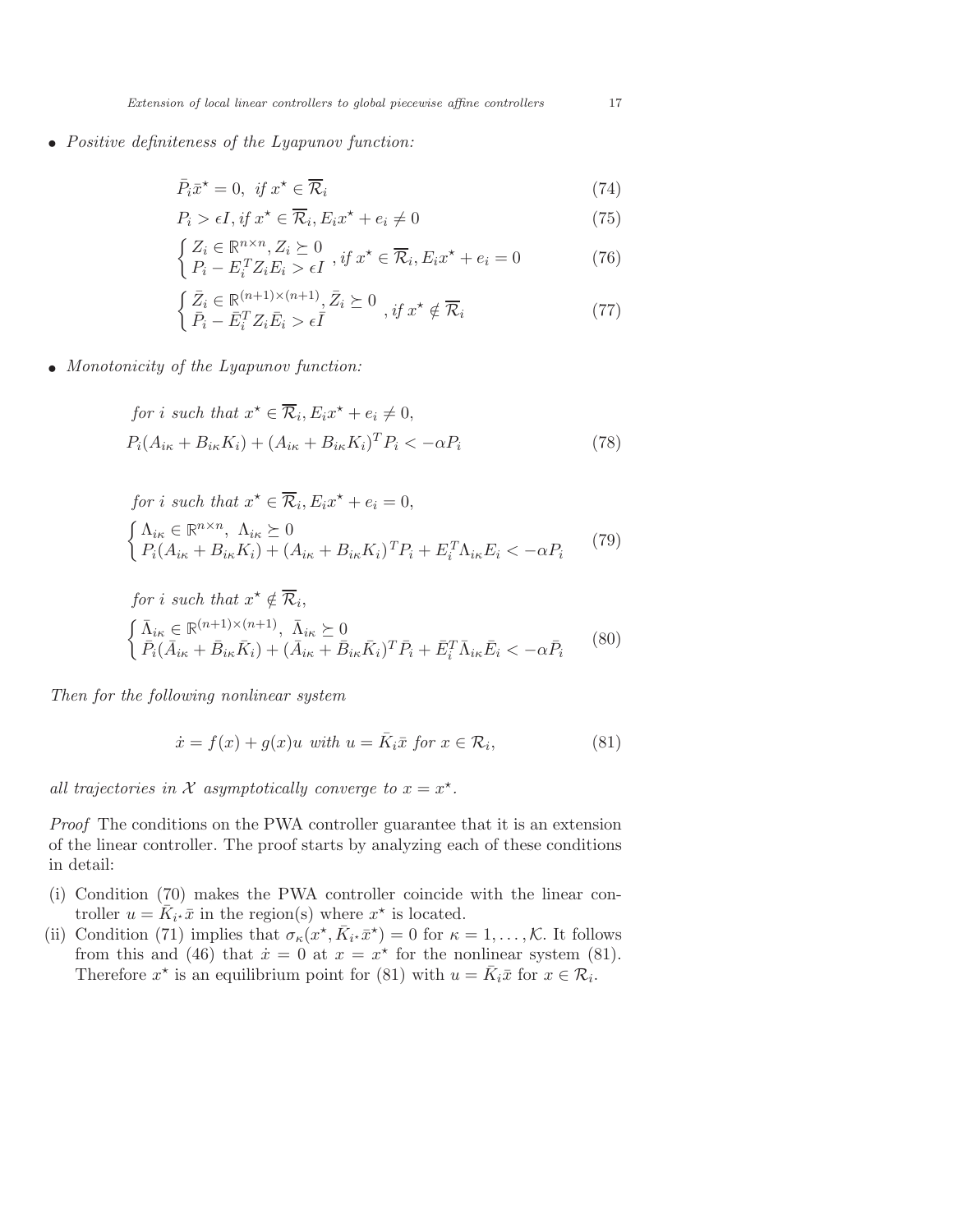(iii) If  $\overline{\mathcal{R}}_i \cap \overline{\mathcal{R}}_j \neq \emptyset$ , using (64) for  $x \in \overline{\mathcal{R}}_i \cap \overline{\mathcal{R}}_j$ , we can write  $\overline{x} = \overline{F}_{ij}\overline{s}$  where

$$
\bar{s} = \begin{bmatrix} s \\ 1 \end{bmatrix} \tag{82}
$$

Condition (72) then leads to  $(\bar{A}_{i\kappa}+\bar{B}_{i\kappa}\bar{K}_i)\bar{F}_{ij}\bar{s}=(\bar{A}_{j\kappa}+\bar{B}_{j\kappa}\bar{K}_j)\bar{F}_{ij}\bar{s}$  for all  $s \in \mathbb{R}^{n-1}$ , which means that the PWA functions  $\sigma_{\kappa}(x, \bar{K}_i\bar{x})$  for  $\kappa = 1, \ldots, \mathcal{K}$ are continuous across the boundaries of the regions. Therefore, Proposition 4.3 can be used in the rest of the proof.

The main idea of the rest of the proof is to show that all conditions of Theorem 3.1 are satisfied for the nonlinear system (81) with  $u = \overline{K}_i \overline{x}$  for  $x \in \mathcal{R}_i$ .

- Conditions on the Lyapunov function:
	- (i) Continuity: Similarly to (72), continuity of  $V(x)$  is guaranteed by (73).
	- (ii) Positive definiteness: For  $V(x)$  defined in (67) and i such that  $x^* \in \overline{\mathcal{R}}_i$ , condition (74) implies that

$$
V(x) = (x - x^*)^T P_i(x - x^*)
$$
 for  $x \in \overline{\mathcal{R}}_i$  where  $x^* \in \overline{\mathcal{R}}_i$  (83)

and therefore  $V(x^*)=0$ .

To prove that  $V(x)$  is positive definite, we will show that

$$
V(x) > \epsilon (x - x^*)^{\mathrm{T}} (x - x^*) \text{ for } x \neq x^* \tag{84}
$$

Consider  $\mathcal{R}_i$  such that  $x^* \in \overline{\mathcal{R}}_i$  and  $E_i x^* + e_i \neq 0$ . Inequality (84) is then implied by condition (75) and equation (83). Condition (75) can be relaxed for regions  $\mathcal{R}_i$  where  $x^* \in \overline{\mathcal{R}}_i$  and  $E_i x^* + e_i = 0$ . For these regions, it follows from condition (76) that

$$
(x - x^*)^T P_i (x - x^*) - (x - x^*)^T E_i^T Z_i E_i (x - x^*) > \epsilon (x - x^*)^T (x - x^*)
$$
 (85)

Inequality (85) and  $E_i x^* + e_i = 0$  yields

$$
(x - x^*)^{\mathrm{T}} P_i (x - x^*) - (E_i x + e_i)^{\mathrm{T}} Z_i (E_i x + e_i) > \epsilon (x - x^*)^{\mathrm{T}} (x - x^*)
$$
 (86)

However, we know that  $E_i x + e_i > 0$  for  $x \in \mathcal{R}_i$ . Since all the entries of  $Z_i$  are nonnegative, we have  $V(x) > \epsilon (x - x^*)^{\mathrm{T}} (x - x^*)$  for  $x \neq x^*$ in  $\mathcal{R}_i$ . Finally, for regions where  $x^* \notin \mathcal{R}_i$ , it can be shown in a similar way that condition (77) implies that  $V(x) > \epsilon (x - x^*)^T (x - x^*)$  for  $x \in \mathcal{R}_i$ .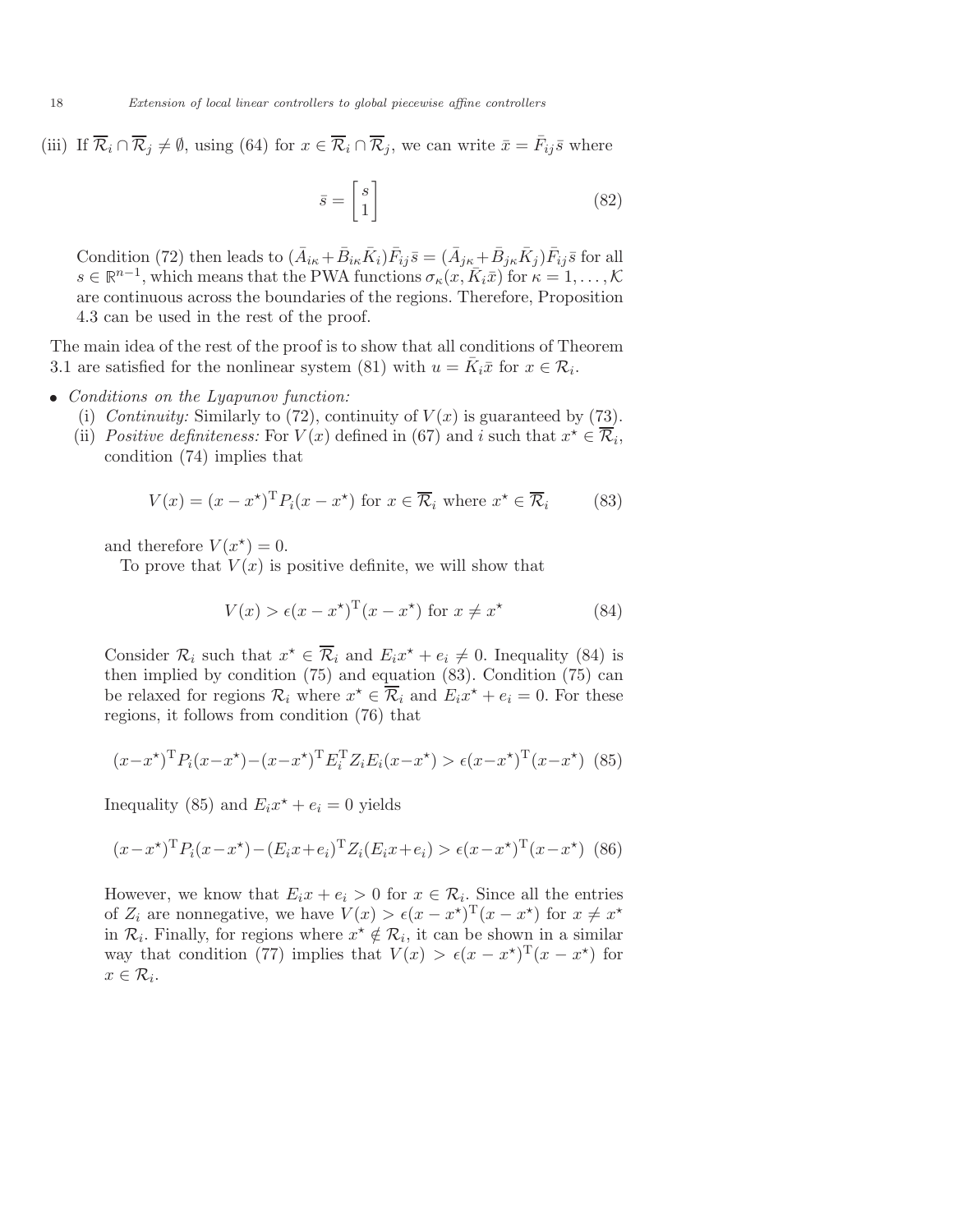Extension of local linear controllers to global piecewise affine controllers 19

(iii) Monotonicity: Similarly, it follows from (78)-(80) that for  $i = 1, \ldots, M$ and  $\kappa = 1, \ldots, \mathcal{K}$ 

$$
\nabla V_i(x) \cdot (A_{i\kappa} x + a_{i\kappa} + B_{i\kappa} (K_i x + k_i)) + \alpha V(x) \le 0 \tag{87}
$$

where  $x \in \mathcal{R}_i$ . This can be written as

$$
\begin{bmatrix} \nabla V_i(x) \\ \alpha V(x) \end{bmatrix} \cdot \begin{bmatrix} A_{i\kappa}x + a_{i\kappa} + B_{i\kappa}(K_ix + k_i) \\ 1 \end{bmatrix} \le 0 \tag{88}
$$

where, as before, the '.' stands for the inner product of two vectors. Therefore, invoking Proposition 4.3 for the following differential inclusion

$$
\begin{bmatrix} \dot{x} \\ \dot{t} \end{bmatrix} \in \begin{bmatrix} \mathbf{conv}\{\sigma_1(x, u), \dots, \sigma_K(x, u)\} \\ 1 \end{bmatrix}
$$
 (89)

where t is the time variable, it follows that  $V(x) + \int_0^t \alpha V(x(\tau))d\tau$  is nonincreasing along the trajectories of the differential inclusion (89). Therefore condition (14) in Theorem 3.1 with  $W(x) = \alpha V(x)$  is satisfied for the nonlinear system (81).

The above results imply that all conditions of Theorem 3.1 are satisfied for the nonlinear system  $(81)$  and therefore all the trajectories in X asymptotically converge to  $x = x^*$ . The contract of the contract of the contract of the contract of the contract of the contract of the contract of the contract of the contract of the contract of the contract of the contract of the contract of the contract

Theorem 5.2 separates the conditions for positive-definiteness and monotonicty of the candidate Lyapunov function into three cases:

- The desired equilibrium point is inside the region or at some, but not all, of the boundaries.
- The desired equilibrium point is located at the intersection of all the boundaries.
- The desired equilibrium point is outside the region.

It also shows that there is no need to assume that there is one equilibrium point for the dynamic equations of each region and to select them a priori by solving an optimization problem (such as it was done in Rodrigues & How  $(2003b)$ .

Remark 1 One of the limitations of the method proposed in Theorem 5.2 is that it addresses the regulation problem for a fixed desired equilibrium point. It is however possible to apply the same method to a set of multiple desired equilibrium points at the cost of designing one controller for each equilibrium point.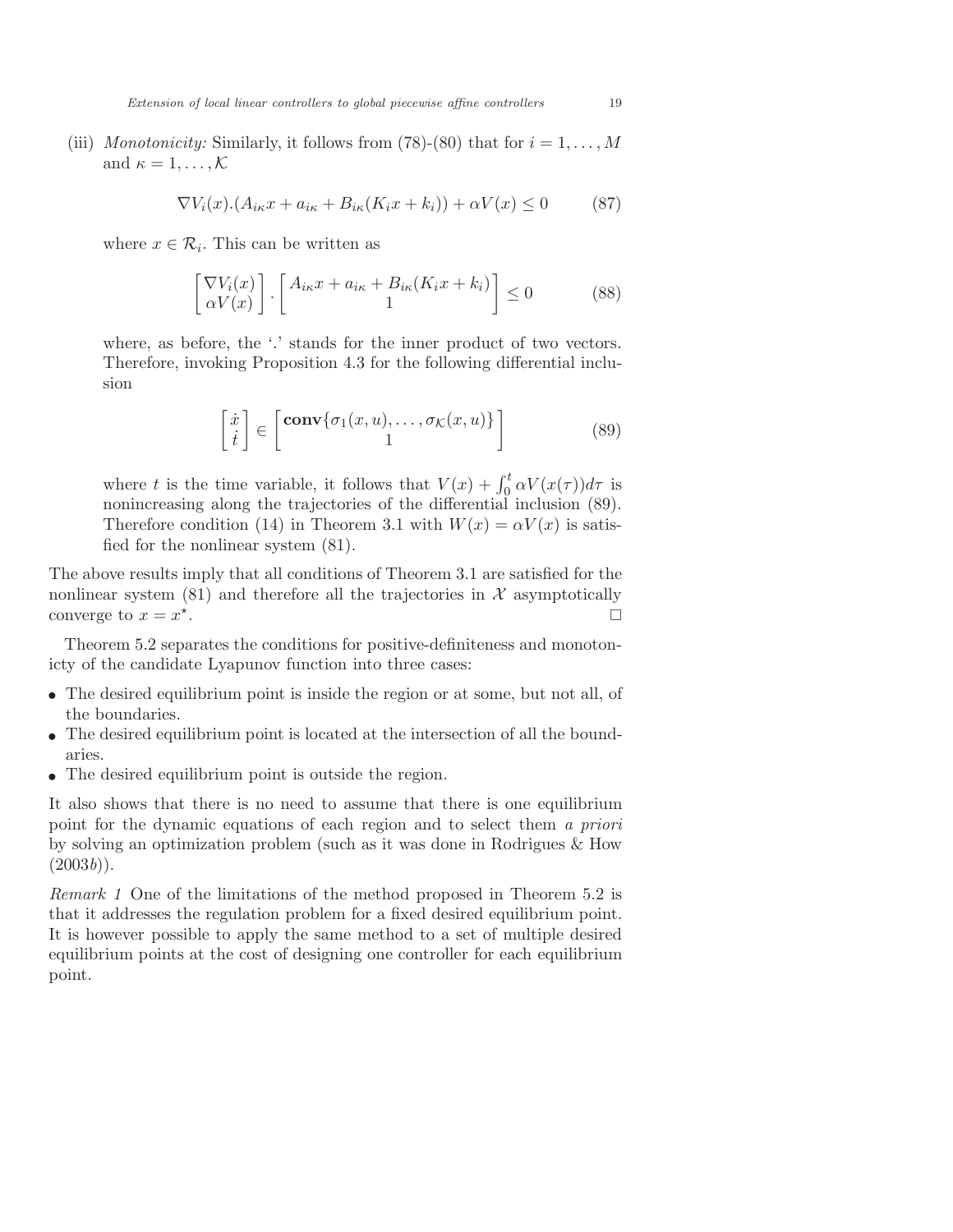

Figure 6. The computed Lyapunov function - Example 6.1

Remark 2 The conditions in Theorem 5.2 include bilinear matrix inequalities  $(BMI)$  which make the problem nonconvex. Toker & Ozbay (1995) showed that the problem of checking the solvability of a BMI is  $N\mathcal{P}$ -hard. The complexity of the synthesis problem increases with the order of the system, the dimension of the partitioned space and the number of regions. However, PENBMI (Kocvara et al. 2004), a recent software package providing algorithms with local optimality guarantees, can be used in practice to search for a local solution to the problem.

## 6 Numerical Examples

Example 6.1 For the illustrative example in section 2, a PWA controller is designed to extend the region of convergence of the robust LQR controller. A feasible solution to the synthesis problem described in Theorem 5.2, was calculated using PENBMI (Kocvara et al.  $2004$ ) and Yalmip (Löfberg 2004). Figure 6 depicts the resulting piecewise quadratic Lyapunov function. The designed PWA controller (figure 7) is described by the following gains.

$$
\begin{aligned}\n\bar{K}_1 &= \begin{bmatrix} -4.08 & -0.437 \end{bmatrix}, \ \bar{K}_2 = \begin{bmatrix} -3.32 & 1.07 \end{bmatrix} \\
\bar{K}_3 &= \begin{bmatrix} -1.07 & 1.07 \end{bmatrix}, \ \bar{K}_4 = \begin{bmatrix} 2.45 & -5.97 \end{bmatrix}\n\end{aligned} \tag{90}
$$

Note that the PWA controller coincides with the linear LQR controller in  $(0, 2)$ . Figure 8 shows the trajectory of the closed-loop system consisting of the nonlinear system in feedback connection with the PWA controller. Notice that the closed-loop system has now only one equilibrium point in  $\mathcal{X} = [-4, 4]$ and it is stable for all initial conditions in  $X$ .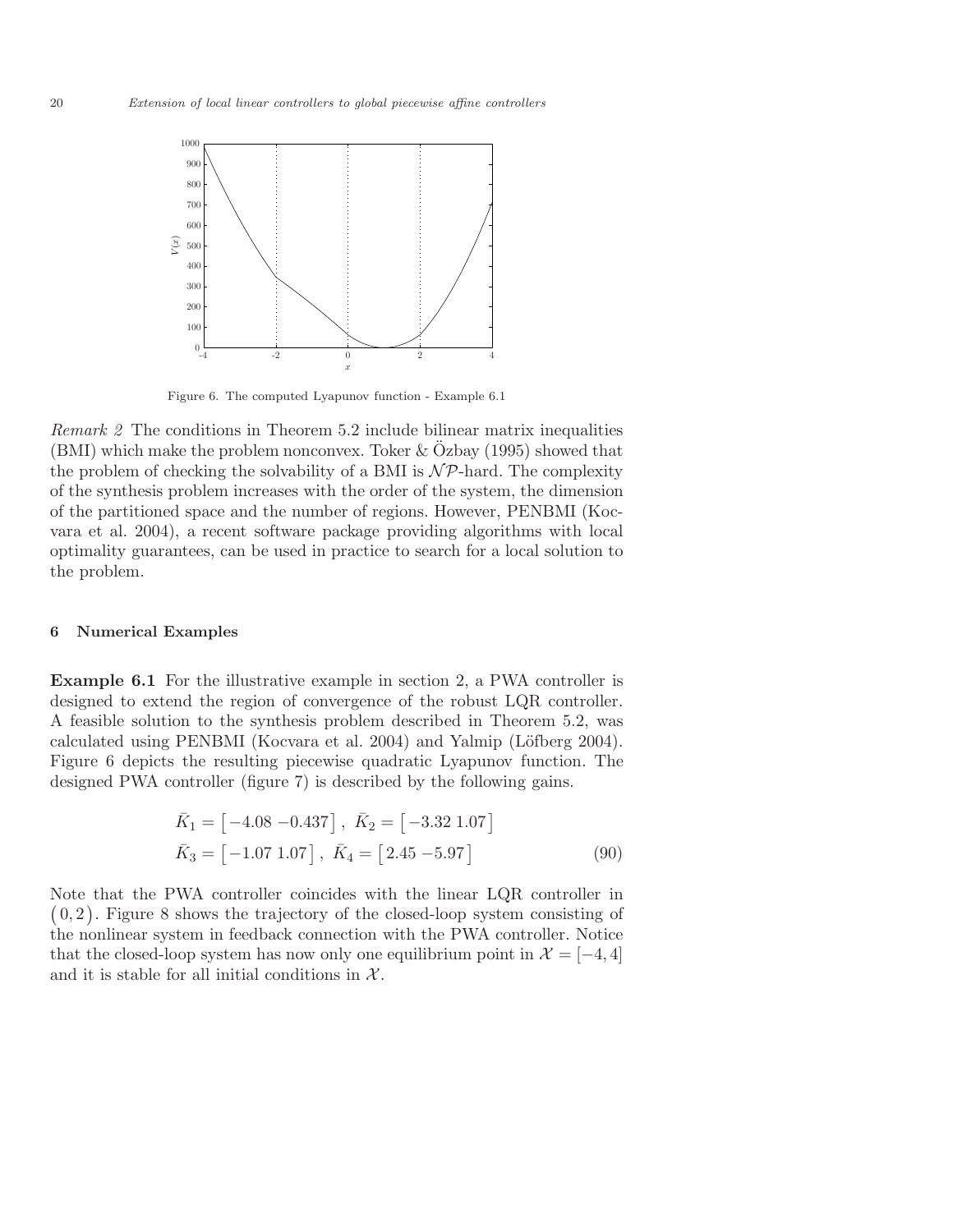

Figure 7. The designed PWA controller - Example 6.1



Figure 8. Trajectories of the closed-loop system with the PWA controller (solid) and the linear controller (dashed) - Example 6.1

Example 6.2 Consider the following simple PWA system (adopted from Rantzer & Johansson 2000, with slight modification)

$$
\begin{aligned}\n\dot{x}_1 &= x_2\\ \n\dot{x}_2 &= -0.1x_2 + g(x_1) + u\n\end{aligned} \tag{91}
$$

where  $g(x_1)$  is the PWA function depicted in Figure 9. It is desired to stabilize the origin  $(x_1 = x_2 = 0)$  for this system. The local performance criterion is

$$
J(x, u) = \int_0^\infty 4x_1^2(t) + 4x_2(t)^2 + u(t)^2 dt
$$
 (92)

At first, we designed a PWA controller by applying the synthesis method pro-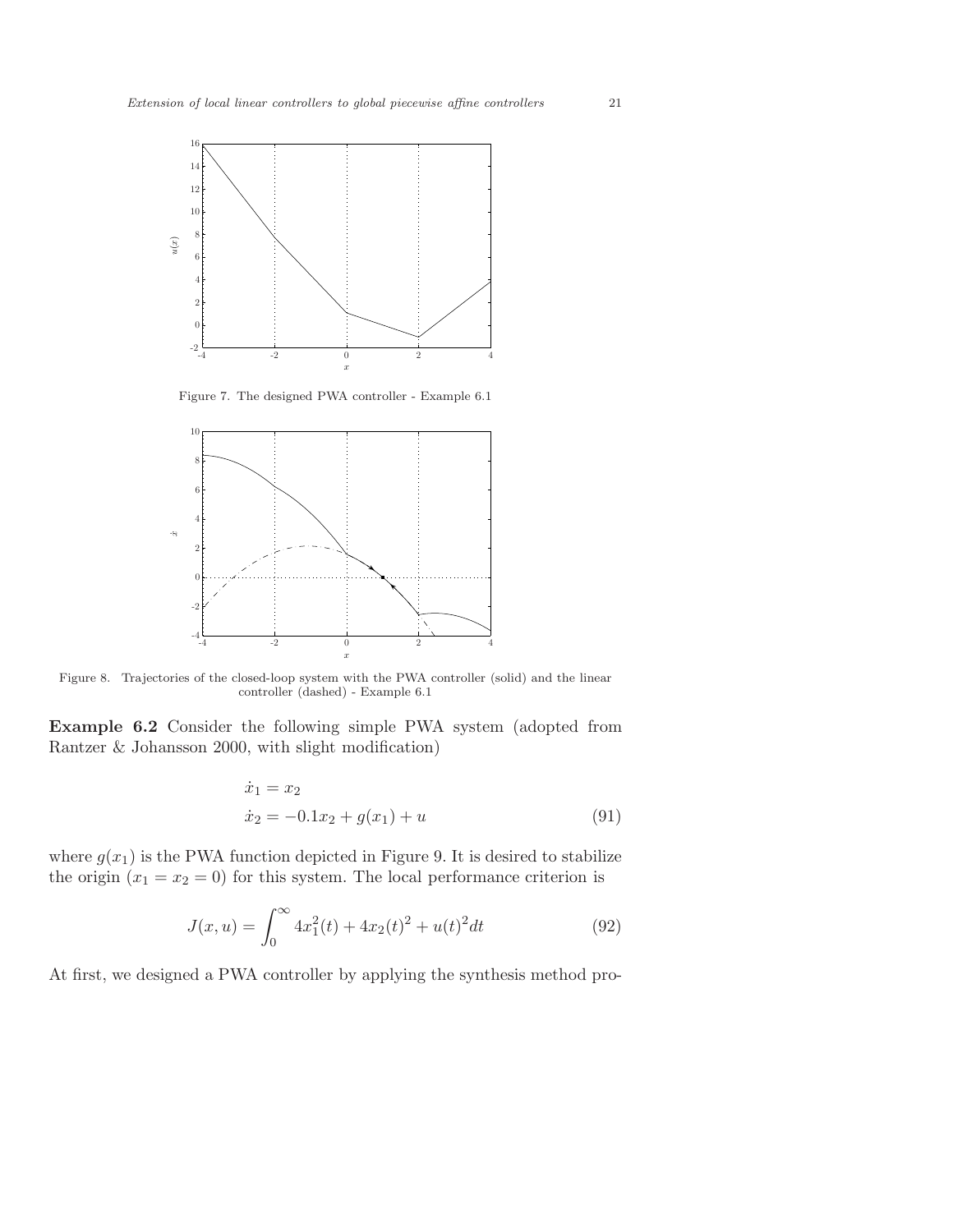

Figure 9. PWA function - Example 6.2



Figure 10. Trajectories of the closed-loop system for the PWA controller proposed in Rantzer & Johansson (2000) - Example 6.2

posed by Rantzer & Johansson (2000) using PWLTOOL (Hedlund & Johansson March 1999). Figure 10 shows the trajectories of the closed loop system. It can be seen that, in this case, the PWA controller designed by PWLTOOL does not stabilize the origin even locally.

We then employ Theorem 5.2 to stabilize the origin and to extend the following LQR controller with the cost function (92) to a PWA controller

$$
u = -3.2361x_1 - 3.1376x_2 \tag{93}
$$

Figure 11 depicts the trajectories of the closed loop system. The PWA controller stabilizes the origin while it coincides with the LQR controller (93) for the center region  $(-1 < x<sub>1</sub> < 1)$ .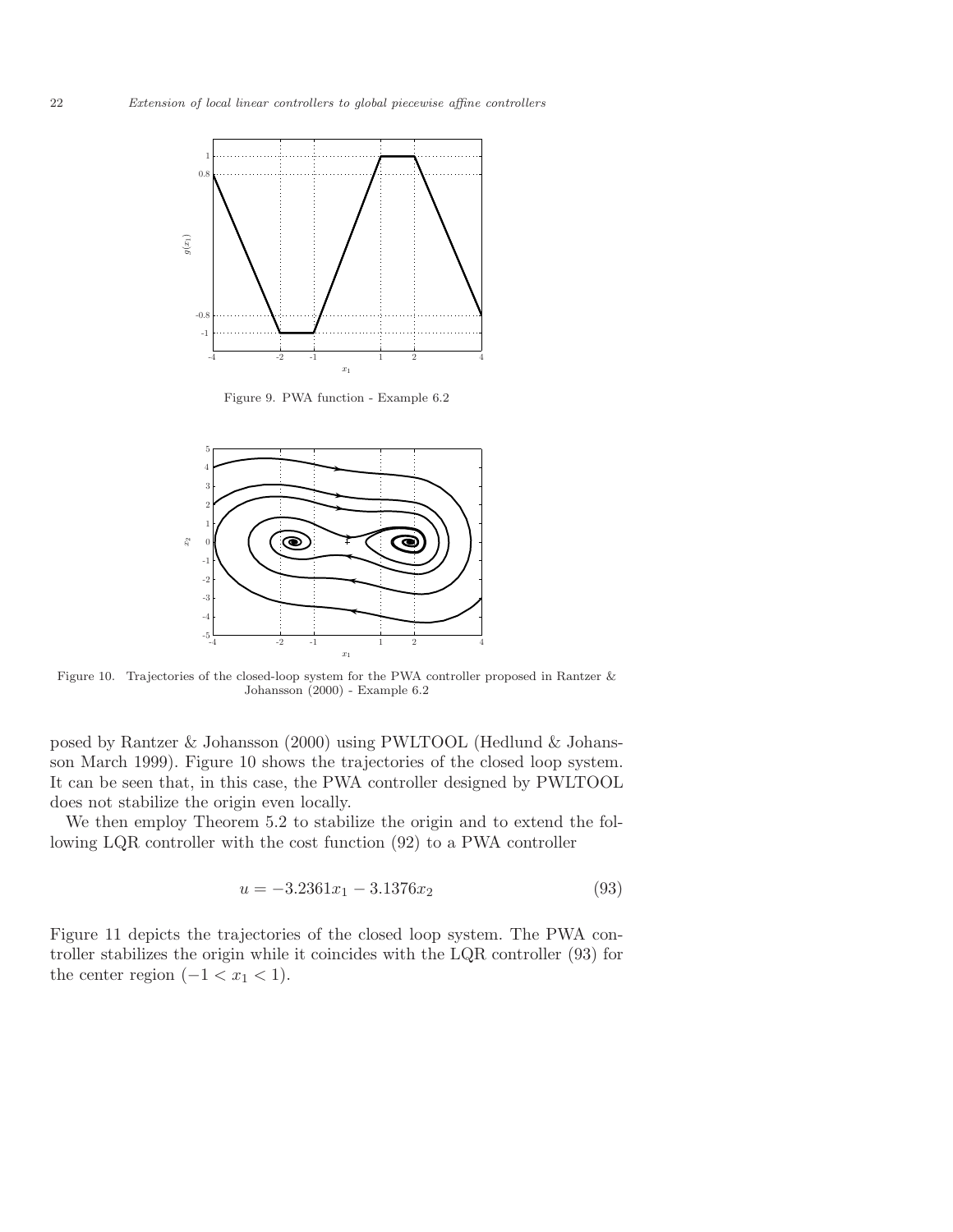

Figure 11. Trajectories of the closed-loop system for the proposed PWA controller - Example 6.2

Example 6.3 Consider the following second order system

$$
\begin{aligned}\n\dot{x}_1 &= x_2\\ \n\dot{x}_2 &= -x_1 + 0.5x_2 - 0.5x_1^2 x_2 + u\n\end{aligned} \tag{94}
$$

Figure 12 shows the trajectories of the open loop system. A linear controller  $u = -198x_1 - 101x_2$  can extend the region of convergence to the origin as depicted in Figure 13. However, there still exist initial conditions in

$$
\mathcal{X} = \left\{ \begin{bmatrix} x_1 \\ x_2 \end{bmatrix} \middle| -30 < x_1 < 30, -60 < x_2 < 60 \right\} \tag{95}
$$

for which the trajectories of the system do not converge to the origin.

To design a PWA controller, the nonlinear system (94) should first be included by a PWADI. This is done by computing upper and lower PWA bounds on the nonlinear function  $h(x) = 0.5x_1^2x_2$  and then substituting the nonlinear function in (94) by its PWA bounds. Figure 14 shows the regions (triangles) for which the PWA bounds are computed.

A PWA controller was then designed that satisfies all the conditions of Theorem 5.2. The corresponding piecewise quadratic Lyapunov function is depicted in Figure 15. The trajectories in Figure 14 clearly show that the PWA controller enlarges the region of convergence.

## 7 Conclusions

This paper proposed a two-step synthesis method to achieve both local performance and global stability for a class of uncertain nonlinear systems. In this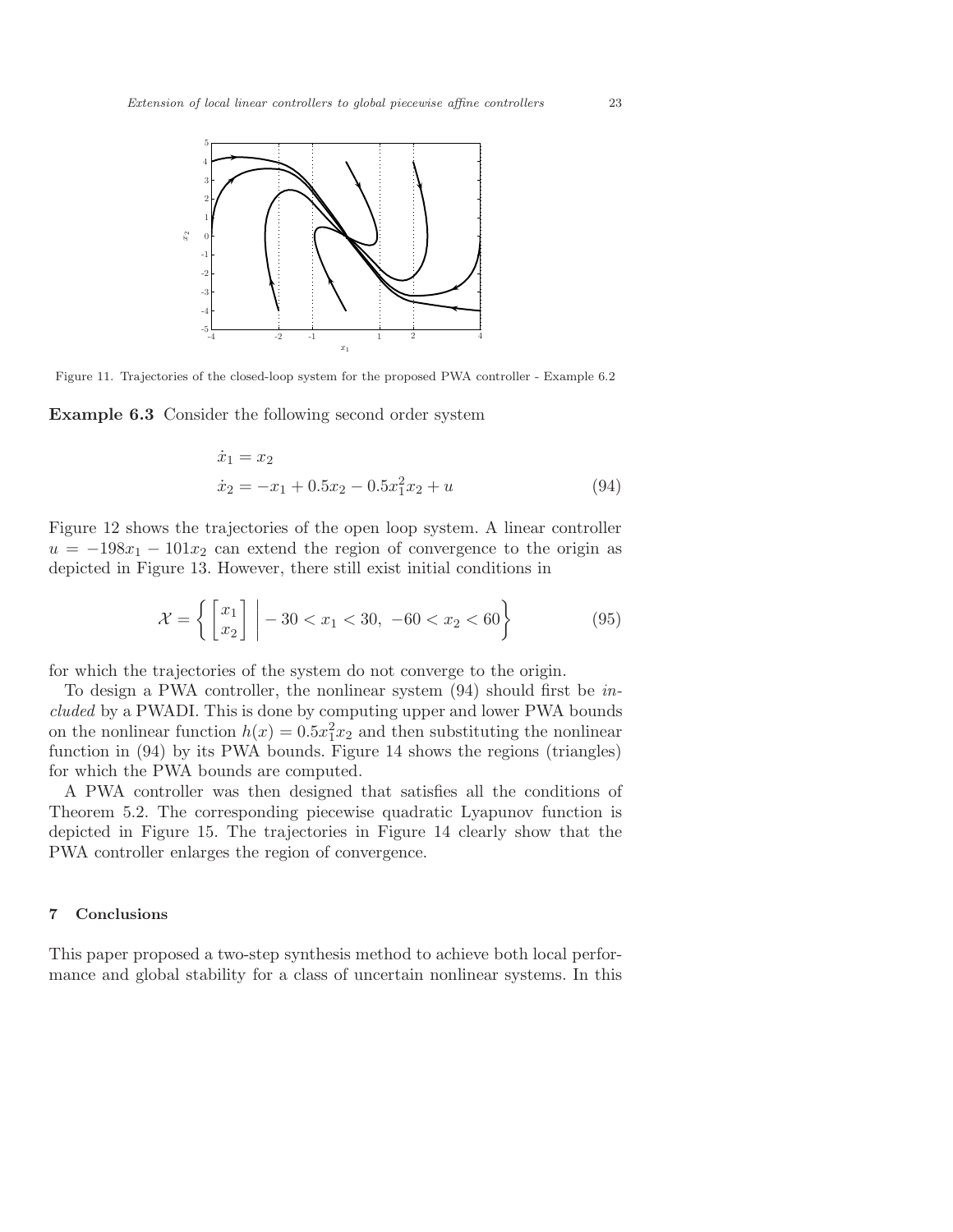

Figure 12. Trajectories of the open loop system - Example 6.3



Figure 13. Trajectories of the closed-loop system for the linear controller - Example 6.3

method, a local robust linear controller is first designed for a neighbourhood of the desired equilibrium point to satisfy a local performance requirement. The local linear controller is then extended to a PWA controller to globally stabilize the nonlinear system. The PWA controller locally coincides with the linear controller. A stability theorem for nonsmooth piecewise quadratic Lyapunov functions was also presented that constructs the required theoretical framework.

## 8 Acknowledgments

The authors would like to thank the reviewers for their thorough and constructive comments that largely improved the quality of the paper. The authors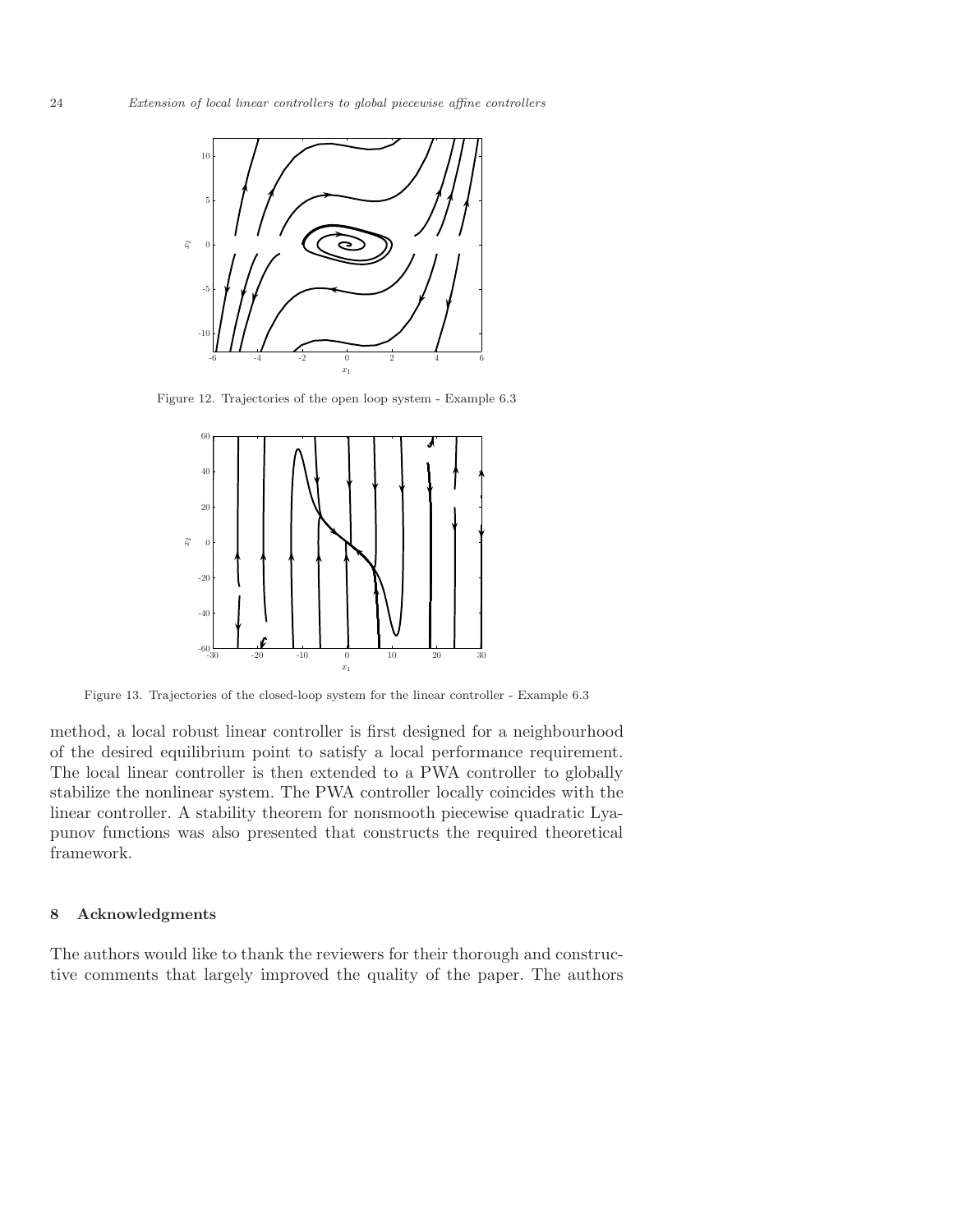REFERENCES 25



Figure 14. Trajectories of the closed-loop system for the PWA controller - Example 6.3



Figure 15. Piecewise quadratic Lyapunov function - Example 6.3

would also like to acknowledge le Fonds Québécois de la Recherche sur la Nature et les Technologies (FQRNT) and the Natural Sciences and Engineering Research Council of Canada (NSERC) for funding this research.

## REFERENCES

- Ceragioli, F. M. (1999), Discontinuous ordinary differential equations and stabilization, PhD thesis, Università di Firenze.
- Clarke, F. H., Ledyaev, Y. S., Stern, R. J. & Wolenski, P. R. (1998), Nonsmooth Analysis and Control Theory, Springer Verlag, New York.
- Doyle, J. C., Francis, B. A. & Tannenbaum, A. R. (1990), Feedback Control Theory, Macmillan.
- Feng, G. (2002), 'Controller design and analysis of uncertain piecewise-linear systems', IEEE Trans. Circuits Syst. I 49, 224–232.